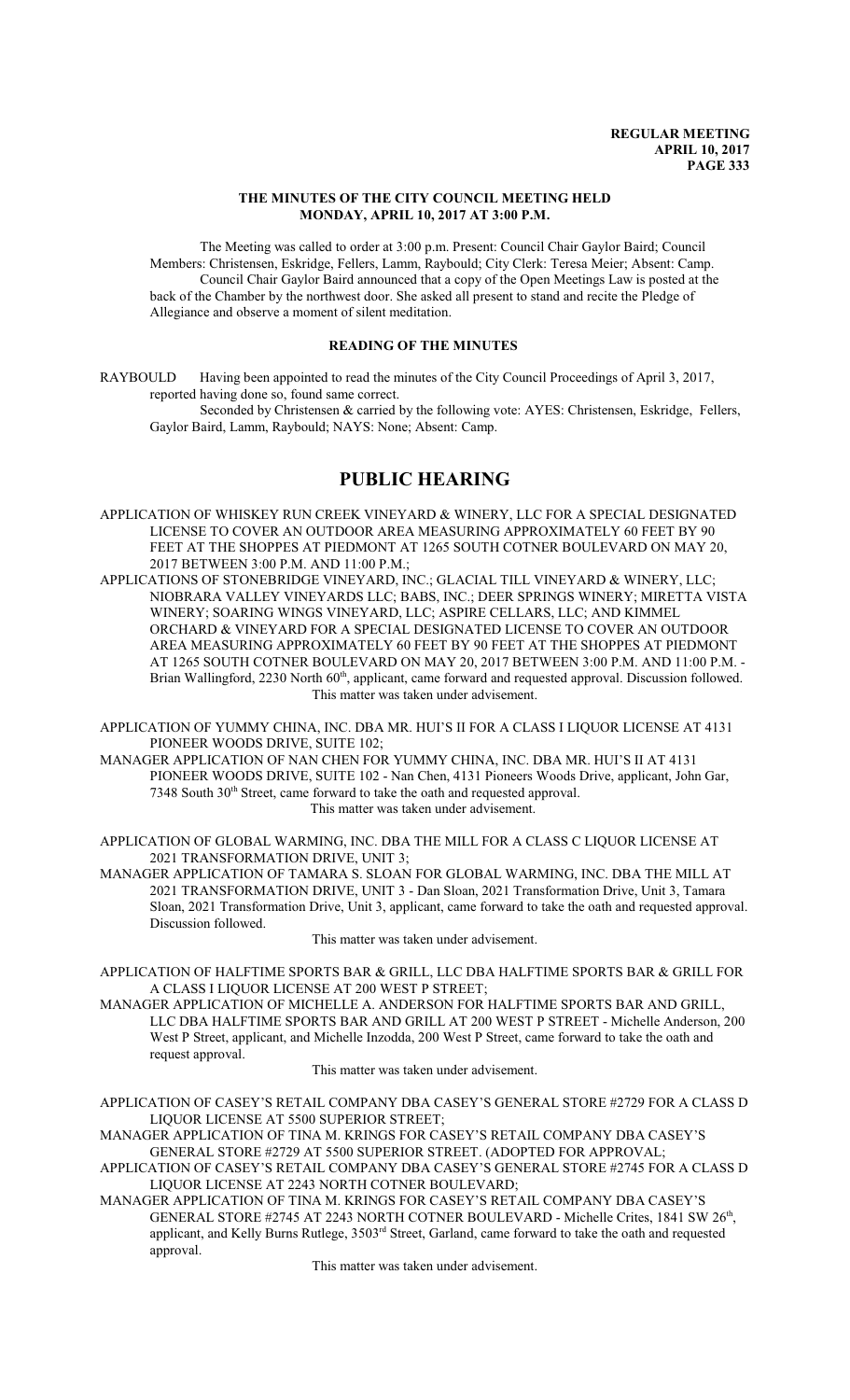APPLICATION OF GLACIAL TILL VINEYARD FOR A SPECIAL DESIGNATED LICENSE TO COVER AN OUTDOOR AREA MEASURING APPROXIMATELY 10 FEET BY 10 FEET AT OLD CHENEY ROAD FARMERS MARKET AT 5500 OLD CHENEY ROAD ON APRIL 30; MAY 7, 14, 21, & 28; JUNE 4; JULY 23 & 30; AUGUST 6, 13, 20, & 27; SEPTEMBER 3, 10, 17, & 24; AND OCTOBER 1, 8, 15, 22, & 29, 2017 BETWEEN 10:00 A.M. AND 2:00 P.M.;

APPLICATION OF GLACIAL TILL VINEYARD FOR A SPECIAL DESIGNATED LICENSE TO COVER AN OUTDOOR AREA MEASURING APPROXIMATELY 10 FEET BY 10 FEET AT HISTORIC HAYMARKET FARMERS MARKET AT  $7^{\text{\tiny{TH}}}$  AND P STREETS ON MAY 6, 13, 20, & 27; JUNE 3, 10, 17, & 24; JULY 1, 8, 15, 22, & 29; AUGUST 5, 12, 19, & 26; SEPTEMBER 2, 9, 16, 23, & 30; AND OCTOBER 7 & 14, 2017 BETWEEN 8:00 A.M. AND NOON - Tim Murman, 5310 South  $37<sup>th</sup>$  Street, applicant, came forward and requested approval.

This matter was taken under advisement.

APPROVING THE RENEWAL OF AN INTERLOCAL SERVICE AGREEMENT BETWEEN THE CITY OF LINCOLN AND THE BOARD OF REGENTS OF THE UNIVERSITY OF NEBRASKA-LINCOLN FOR HOSTING AND MAINTAINING A PORTAL FOR ONLINE FOOD HANDLER AND CITY ALCOHOL TRAINING PROGRAMS AND PROVIDING TECHNICAL SUPPORT SERVICES - Scott Holmes, Health Department Division Manager, came forward and stated this is a two year contract with UNL Board of Regents Food Science Department. This is for maintaining online food handler and alcohol training programs and making them available to the public. This contract is for \$20,000 dollars per year for two years.

This matter was taken under advisement.

COMP. PLAN CONFORMANCE 17004 – APPROVING THE PROPOSED COTNER AND P STREET REDEVELOPMENT PLAN ON APPROXIMATELY 11.6 ACRES FOR A 4-STORY MULTI-FAMILY RESIDENTIAL INFILL DEVELOPMENT WITH APPROXIMATELY 153 MARKET-RATE RESIDENTIAL UNITS, AND ASSOCIATED UNDERGROUND AND SURFACE PARKING, ON PROPERTY GENERALLY LOCATED BETWEEN P AND R STREETS, 56<sup>TH</sup> STREET TO NORTH COTNER BOULEVARD - David Landis, Urban Development Director, came forward and stated this area was designated blighted and of substandard conditions by Planning Commission and then by City Council. We currently have a plan for this area that describes what could be done to promote redevelopment. The Redevelopment Agreement we are proposing is for a four-story multi family residential infill development with two floors of underground parking, as well as, some above ground parking for guests. Public Works has said the streets in the area are of adequate size to handle the added traffic. The private investment is just under \$50 million dollars and we are wanting to use \$2.5 million dollars of TIF (Tax Increment Financing) money to support this project going forward. This area, the Gateway area, is listed in Comprehensive Plan as a node area, and we feel this can be done on an infill basis with existing infrastructure. Discussion followed.

This matter was taken under advisement.

APPROVING THE NEBRASKA INNOVATION CAMPUS (NIC) PHASE II REDEVELOPMENT AGREEMENT BETWEEN THE CITY OF LINCOLN AND NEBRASKA NOVA, LLC RELATING TO THE REDEVELOPMENT OF PROPERTY GENERALLY LOCATED NEAR THE INTERSECTION OF  $21^{\mathrm{ST}}$ AND TRANSFORMATION DRIVE FOR A NEW THREE STORY OFFICE BUILDING OF APPROXIMATELY 80,000 SQUARE FEET AND RELATED PUBLIC IMPROVEMENTS; AMENDING THE FY 16/17 CIP TO AUTHORIZE AND APPROPRIATE \$3,116,291 IN TIF FUNDS FOR THE NEBRASKA INNOVATION CAMPUS (NIC) PHASE II PROJECT. (RELATED ITEMS: 17R-101, 17R-102) - David Landis, Urban Development Director, came forward and stated this is the fifth building of the

Innovation Campus agenda. They are proposing a three-story 80,000 square foot office building with approximately 146 parking spaces. Part of the money for this project is estimated to be \$3 million dollars in TIF funds and that will be used for the continued construction of Transformation Drive, approximately 720 feet to the east, paving a portion of the public parking lot north of Transformation Drive, as well as, landscaping and streetscaping. Urban Design Committee gave unanimous approval for this project at their March 7 meeting. Discussion followed.

Cyndi Lamm, Council Member, inquired about the bidding process and the developer running bids by the City and inquired if the developer takes a bid that is not the lowest bidder the Mayor can override that decision.

Mr. Landis stated a couple of years ago the process was given to the developer so that they could handle the bidding process, as long as, they do exactly what the City would do. The City would still oversee this process and can take the process back if the developer is not following the rules. Discussion followed.

Wynn Hjermstad, Urban Development, came forward and stated the City would be paying for the work being done in the public right of way not the developers buildings.

Tim Sieh, City Law Department, came forward and stated there is a document at the end of the contract explaining the procedure that they have to go through. So if the bidder does not look like they are the lowest responsible bidder the developer would need to show why they have come to that conclusion for that builder. Discussion followed.

Tom Huston, Cline Williams Wright Johnson & Oldfather, 233 S. 13<sup>th</sup> Street, Suite 1900, came forward on behalf of Nebraska Nova and stated this is Phase II of the Redevelopment Project. This project has been reviewed by the Urban Design Committee and has been approved. Discussion followed. This matter was taken under advisement.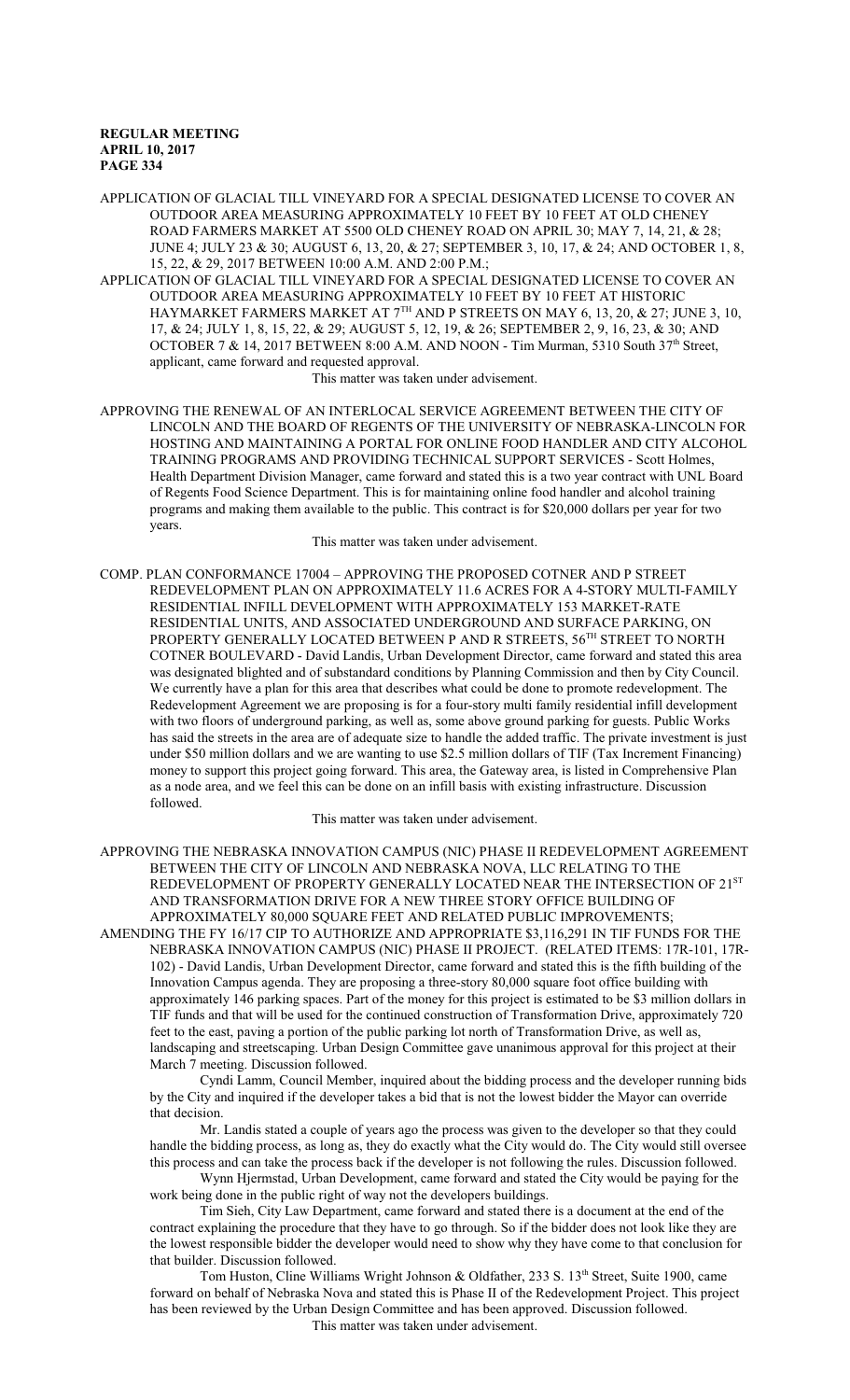ADOPTING THE SUPPLEMENTS TO THE LINCOLN MUNICIPAL CODE DATED JUNE 2016 AND DECEMBER 2016 AS PART OF THE OFFICIAL LINCOLN MUNICIPAL CODE - Jeff Kirkpatrick, City Attorney, came forward and stated that we bring this forward every year, it is just codifying changes made earlier in the year.

This matter was taken under advisement.

ORDINANCE APPROVING A MASTER TAX-EXEMPT LEASE/PURCHASE AGREEMENT AND PROPERTY SCHEDULE NO. 3 WITH U.S. BANCORP GOVERNMENT LEASING AND FINANCE, INC. AND A RELATED ESCROW AGREEMENT FOR STREET MAINTENANCE EQUIPMENT IN THE AMOUNT OF \$2,232,502.76 - Bob Walla, Purchasing Agent, came forward requesting that Council have second and third reading on this item today in order to take advantage of the interest rates that they were given. Discussion followed.

Cyndi Lamm, Council Member, asked if the Bank has stated they are just guaranteeing the price through this week and that the price may not go up if you take an additional week.

Mr. Walla explained that they have said they will only guarantee this price through Friday, so the price will go up. We need to have this approved and signed by Friday. If this is not done by Friday, we would either have to agree to another amount or do another RFP. Discussion followed.

Ms. Lamm inquired if the funds for this were already in the budget and if it was a bond issue. Jim Chiles, Public Works, came forward and stated there is funding in the budget for this and it is not a bond issue.

Mike Rogers, Bond Counsel, Gilmore & Bell Law, 450 Regency Pkwy, Suite 320, Omaha, came forward and also stated this is not a bond issue. Discussion followed.

This matter was taken under advisement.

APPROVING THE LUMBERWORKS LINER BUILDING REDEVELOPMENT AGREEMENT BETWEEN THE CITY OF LINCOLN AND LUMBERWORKS LOFTS, LLC RELATING TO THE REDEVELOPMENT OF PROPERTY GENERALLY LOCATED EAST OF CANOPY STREET AND SOUTH OF O STREET ADJACENT TO THE LUMBERWORKS PARKING GARAGE. (RELATED ITEMS: 17R-96, 17R-95, 17-46) (ACTION DATE: 4/17/17);

AMENDING THE FY 16/17 CIP TO AUTHORIZE AND APPROPRIATE \$2,041,096 IN TIF FUNDS FOR THE LUMBERWORKS LINER BUILDING REDEVELOPMENT PROJECT. (RELATED ITEMS: 17R-96, 17R-95, 17-46) (ACTION DATE: 4/17/17);

- AUTHORIZING THE ISSUANCE OF TAX ALLOCATION BONDS FOR THE LUMBERWORKS LINER BUILDING REDEVELOPMENT PROJECT. (RELATED ITEMS: 17R-96, 17R-95, 17-46) - David Landis, Urban Development Director, came forward and stated this is a redevelopment agreement and it is a CIP Amendment that would allow for the use of \$2,041,000.00 dollars in TIF funds. The TIF funds will be used for the acquisition of the land, streetscape, right of way improvements, facade upgrades, DEC connection fees and costs, utility relocation, demolition and sight preparation, as well as, environmental clean up. This will be the conclusion of Canopy Street, the continuation of the DEC and will address the South Haymarkets need for residential use, there is also a plan for a grocery store. Discussion followed. This matter was taken under advisement.
- APPLICATION OF OMAHA EXPOSITION & RACING FOR A SPECIAL DESIGNATED LICENSE TO COVER AN OUTDOOR AREA MEASURING APPROXIMATELY 55 FEET BY 205 FEET, 440 FEET BY 123 FEET, AND 35 FEET BY 60 FEET AT LINCOLN RACE COURSE AT 7055 SOUTH 1ST STREET ON MAY 5, 6, & 20; JUNE 10; SEPTEMBER 8 & 15; AND NOVEMBER 4, 2017 FROM 7:00 A.M. TO 1:00 A.M. - Christy Harris, 7055 South 1st Street, applicant, came forward and requested approval.

This matter was taken under advisement.

# **COUNCIL ACTION**

#### **REPORTS OF CITY OFFICERS**

SETTING THE BOARD OF EQUALIZATION HEARING DATE OF MONDAY, MAY 1, 2017 AT 3:00 P.M. ON THE NORTH 27TH STREET MAINTENANCE IMPROVEMENT DISTRICT, THE UNIVERSITY PLACE MAINTENANCE IMPROVEMENT DISTRICT, THE SOUTH STREET MAINTENANCE IMPROVEMENT DISTRICT, THE HAVELOCK MAINTENANCE IMPROVEMENT DISTRICT, THE COLLEGE VIEW MAINTENANCE IMPROVEMENT DISTRICT AND THE WEST "O" STREET MAINTENANCE IMPROVEMENT DISTRICT - CLERK read the following resolution, introduced by Jane Raybould, who moved its adoption:<br>A-90362 BE IT RESOLVED by the City

BE IT RESOLVED by the City Council of the City of Lincoln, Nebraska:

That the City Clerk be and she is hereby instructed to give ten days notice by publication according to law that the City Council will, at a regular meeting to be held on the April 24, 2017, at 5:30 P.M., assess the improvements in the following special assessment districts: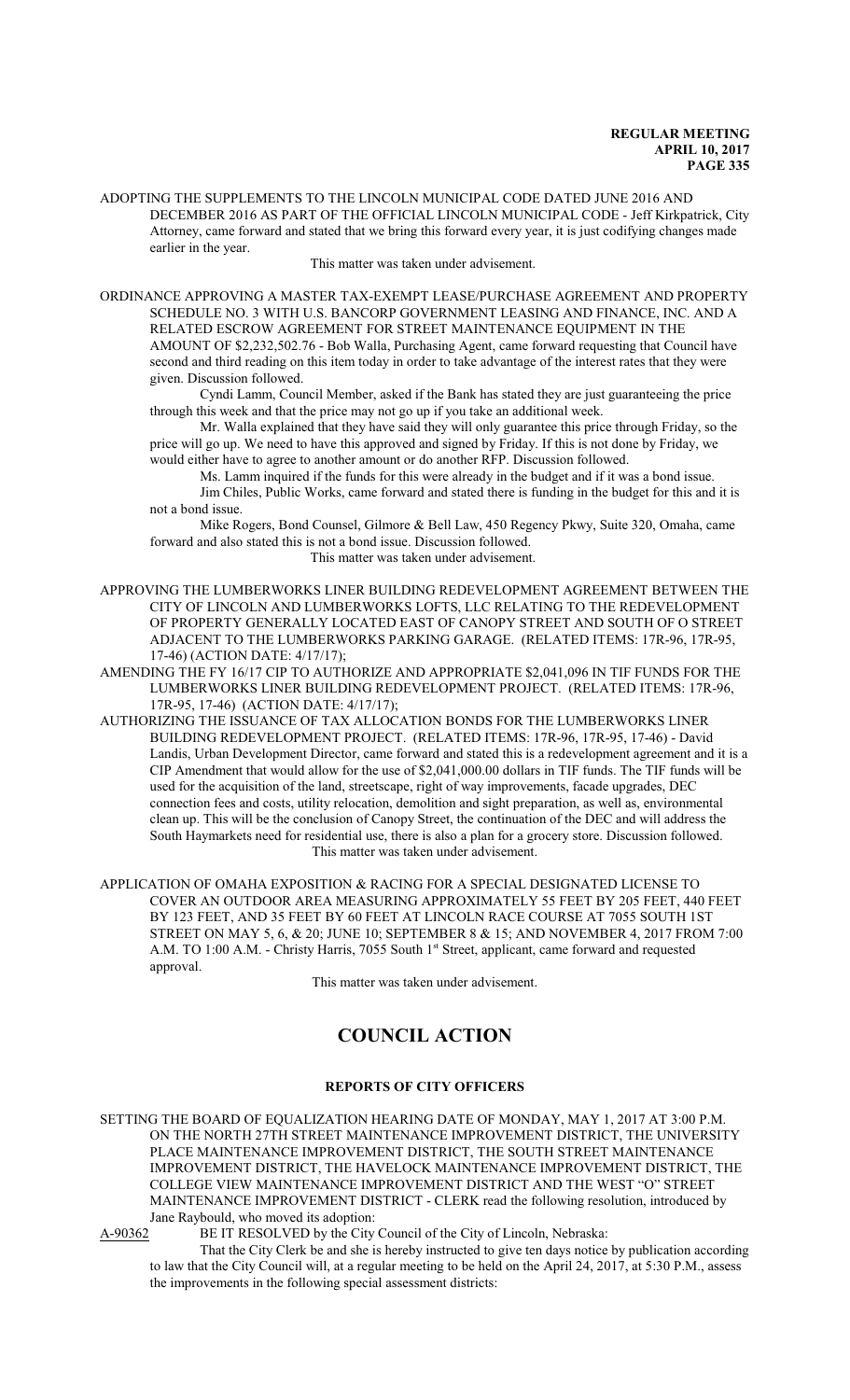North 27th Street Maintenance Improvement District, the University Place Maintenance Improvement District, the South Street Maintenance Improvement District, the Havelock Maintenance Improvement District, the College View Maintenance Improvement District and the West "O" Street Maintenance Improvement District

BE IT FURTHER RESOLVED that the City Council will sit as a Board of Equalization for the purpose of distributing said tax and equalizing said assessments on Monday, May 1, 2017, at 3:00 P.M. with adjournments from day to day until said work of equalizing said assessments are complete. Introduced by Jane Raybould

Seconded by Eskridge & carried by the following vote: AYES: Christensen, Eskridge, Fellers, Gaylor Baird, Lamm, Raybould; NAYS: None; ABSENT: Camp.

- CLERK'S LETTER AND MAYOR'S APPROVAL OF RESOLUTION AND ORDINANCES PASSED BY CITY COUNCIL ON MARCH 20, 2017 - CLERK presented said report which was placed on file in the Office of the City Clerk. **(27-1)**
- CLERK'S LETTER AND MAYOR'S APPROVAL OF RESOLUTION AND ORDINANCES PASSED BY CITY COUNCIL ON MARCH 27, 2017 - CLERK presented said report which was placed on file in the Office of the City Clerk. **(27-1)**
- 2016 CITY LAW DEPARTMENT ANNUAL REPORT CLERK presented said report which was placed on file in the Office of the City Clerk. **(3)**

#### **PETITIONS & COMMUNICATIONS**

#### **PLACED ON FILE IN THE OFFICE OF THE CITY CLERK:**

Administrative Amendment No. 17027 to Final Plat No. 16049, Williamsburg Village North 37<sup>th</sup> Addition Final Plat, approved by the Planning Director on March 30, 2017, to accept the Affidavit of Surveyor to correct typographical errors on the final plat, generally located at S. 34<sup>th</sup> Street and Old Cheney Road.

## **THE FOLLOWING WERE REFERRED TO THE PLANNING DEPT:**

Special Permit No. 494F – Requested by HarbourWest MHC, to expand the Harbour West Meadows CUP (Community Unit Plan) to allow a new waiver of Section  $27.63.120(e)$  for construction of carports in the required setback from roadways, on generally located at 1440 West Plum Street.

Text Amendment No. 17003 – Requested by James Christo, to amend the Lincoln Municipal Code 27.67.030 and Design Standards Chapter 3.75, to revise front yard parking requirements in the R-5, R-6, and R-7 zoning districts and to align Neighborhood Design Standards with zoning code, and repealing Sections 27.67.030 of the Lincoln Municipal code as hitherto existing.

Text Amendment No. 16015 – Requested by Home Builders Association of Lincoln, to amend Chapter 27.59 of the Lincoln Municipal Code relating to Airport Zoning Regulations to modify requirements for height permits, by adding a new section numbered 27.59.065 to provide exceptions to required height permits, and repealing Sections 27.59.010 and 27.59.060 of the Lincoln Municipal code as hitherto existing. Text Amendment No. 17004 – Requested by Airport Authority of the City of Lincoln, NE, to amend Chapter 27.59 of the Lincoln Municipal Code relating to Airport Zoning Regulations to modify requirements for height permits, by adding a new section numbered 27.59.065 to provide exceptions to required height permits, adding a new section numbered 27.59.067 regarding notice to FAA of certain construction, and repealing Sections 27.59.010 and 27.59.060 of the Lincoln Municipal code as hitherto existing.

Use Permit No. 15002A – Requested by TR Novak, LLC, to add 120 dwelling units on 12.23 acres, more or less, on property generally located at NW 12th Street southwest of Isaac Drive.

#### **LIQUOR RESOLUTIONS**

APPLICATION OF WHISKEY RUN CREEK VINEYARD & WINERY, LLC FOR A SPECIAL DESIGNATED LICENSE TO COVER AN OUTDOOR AREA MEASURING APPROXIMATELY 60 FEET BY 90 FEET AT THE SHOPPES AT PIEDMONT AT 1265 SOUTH COTNER BOULEVARD ON MAY 20, 2017 BETWEEN 3:00 P.M. AND 11:00 P.M. (4/3/17 - PUBLIC HEARING & ACTION DELAYED 1 WEEK TO 4/10/17) - CLERK read the following resolution, introduced by Carl Eskridge, who moved its adoption for approval:<br>A-90363 BE IT RESOI

BE IT RESOLVED by the City Council of the City of Lincoln, Nebraska:

That after hearing duly had as required by law, consideration of the facts of this application, the Nebraska Liquor Control Act, and the pertinent City ordinances, the City Council recommends that the application of Whiskey Run Creek Vineyard  $&$  Winery, LLC for a special designated license to cover an outdoor area measuring approximately 60 feet by 90 feet at The Shoppes at Piedmont at 1265 South Cotner Boulevard, Lincoln, Nebraska, on May 20, 2017, between the hours of 3:00 p.m. and 11:00 p.m., be approved with the condition that the premises complies in every respect with all City and State regulations and with the following requirements: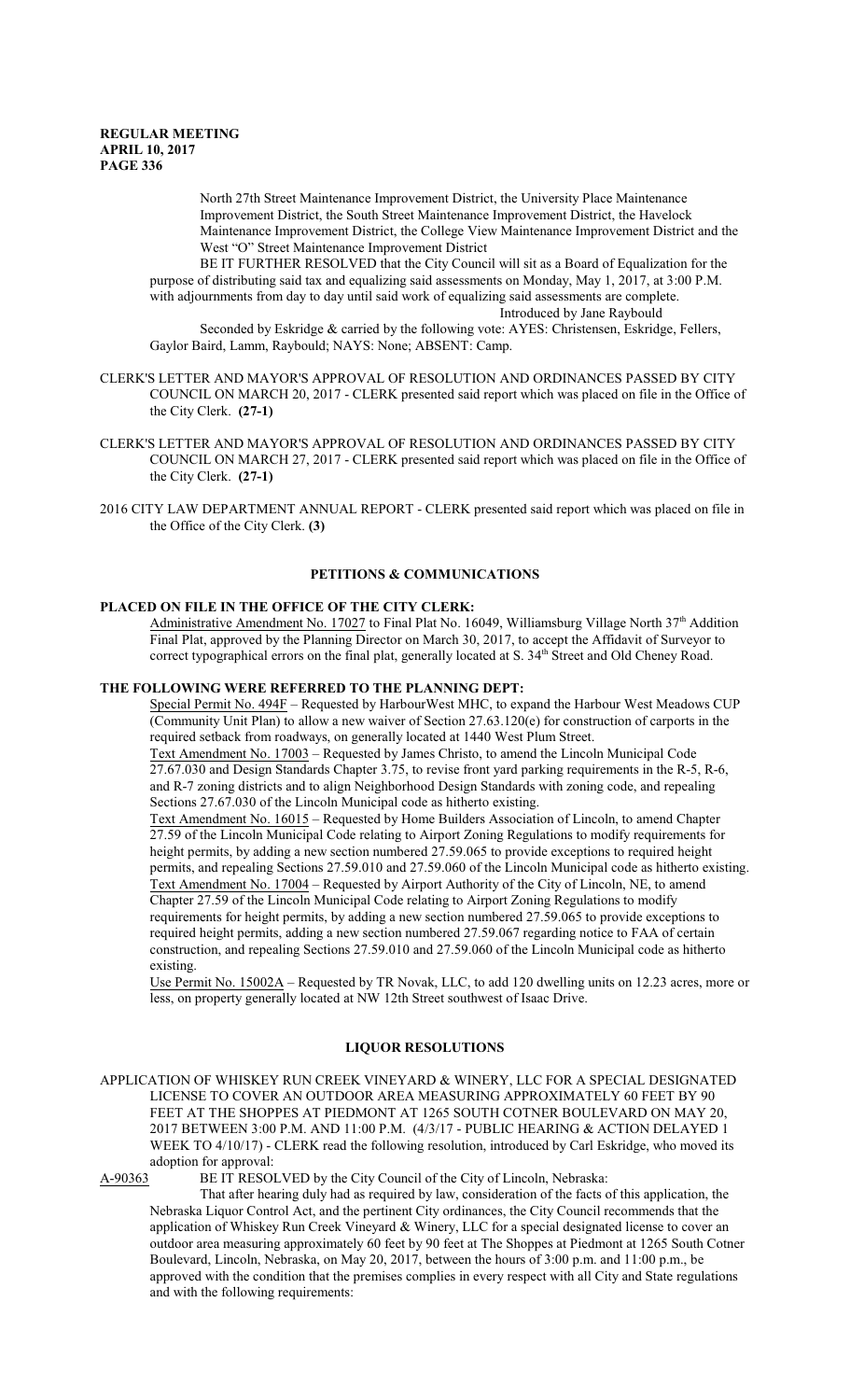1. Identification to be checked, wristbands required on all parties wishing to consume

alcohol.

2. Adequate security shall be provided for the event.

3. The area requested for the permit shall be separated from the public by a fence or other means.

4. Responsible alcohol service practices shall be followed.

BE IT FURTHER RESOLVED the City Clerk is directed to transmit a copy of this resolution to the Nebraska Liquor Control Commission.

Introduced by Carl Eskridge

Seconded by Raybould & carried by the following vote: AYES: Christensen, Eskridge, Fellers, Gaylor Baird, Lamm, Raybould; NAYS: None; ABSENT: Camp.

# APPLICATION OF YUMMY CHINA, INC. DBA MR. HUI'S II FOR A CLASS I LIQUOR LICENSE AT 4131 PIONEER WOODS DRIVE, SUITE 102 - CLERK read the following resolution, introduced by Carl

Eskridge, who moved its adoption for approval:<br>A-90364 BE IT RESOLVED by the City Council BE IT RESOLVED by the City Council of the City of Lincoln, Nebraska:

That after hearing duly had as required by law, consideration of the facts of this application, the Nebraska Liquor Control Act, and the pertinent City ordinances, the City Council recommends that the application of Yummy China, Inc. dba Mr. Hui's II for a Class "I" liquor license at 4131 Pioneer Woods Drive, Suite 102, Lincoln, Nebraska, for the license period ending April 30, 2018, be approved with the condition that:

1. Applicant must successfully complete the responsible beverage manager training course required by Section 5.04.035 of the Lincoln Municipal Code prior to receiving the liquor license from the City Clerk.

2. All employees must possess a valid Responsible Beverage Server/Seller Permit as required by Section 5.04.124 of the Lincoln Municipal Code.

3. The premises must comply in every respect with all city and state regulations.

The City Clerk is directed to transmit a copy of this resolution to the Nebraska Liquor Control Commission.

Introduced by Carl Eskridge

Seconded by Raybould & carried by the following vote: AYES: Christensen, Eskridge, Fellers, Gaylor Baird, Lamm, Raybould; NAYS: None; ABSENT: Camp.

MANAGER APPLICATION OF NAN CHEN FOR YUMMY CHINA, INC. DBA MR. HUI'S II AT 4131 PIONEER WOODS DRIVE, SUITE 102 - CLERK read the following resolution, introduced by Carl Eskridge, who moved its adoption for approval:

A-90365 WHEREAS, Yummy China, Inc. dba Mr. Hui's II located at 4131 Pioneer Woods Drive, Suite 102, Lincoln, Nebraska has been approved for a Retail Class "I" liquor license, and now requests that Nan

Chen be named manager;

WHEREAS, Nan Chen appears to be a fit and proper person to manage said business.

NOW, THEREFORE, BE IT RESOLVED by the City Council of the City of Lincoln, Nebraska: That after hearing duly had as required by law, consideration of the facts of this application, the Nebraska Liquor Control Act, and the pertinent City ordinances, the City Council recommends that Nan Chen be approved as manager of this business for said licensee.

The City Clerk is directed to transmit a copy of this resolution to the Nebraska Liquor Control Commission.

#### Introduced by Carl Eskridge

Seconded by Raybould & carried by the following vote: AYES: Christensen, Eskridge, Fellers, Gaylor Baird, Lamm, Raybould; NAYS: None; ABSENT: Camp.

APPLICATION OF GLOBAL WARMING, INC. DBA THE MILL FOR A CLASS C LIQUOR LICENSE AT 2021 TRANSFORMATION DRIVE, UNIT 3 - CLERK read the following resolution, introduced by Carl Eskridge, who moved its adoption for approval:<br>A-90366 BE IT RESOLVED by the City Council

BE IT RESOLVED by the City Council of the City of Lincoln, Nebraska:

That after hearing duly had as required by law, consideration of the facts of this application, the Nebraska Liquor Control Act, and the pertinent City ordinances, the City Council recommends that the application of Global Warming, Inc. dba The Mill for a Class "C" liquor license at 2021 Transformation Drive, Unit 3, Lincoln, Nebraska, for the license period ending October 31, 2017, be approved with the condition that:

1. Applicant must successfully complete the responsible beverage manager training course required by Section 5.04.035 of the Lincoln Municipal Code prior to receiving the liquor license from the City Clerk.

2. All employees must possess a valid Responsible Beverage Server/Seller Permit as required by Section 5.04.124 of the Lincoln Municipal Code.

3. The premises must comply in every respect with all city and state regulations.

The City Clerk is directed to transmit a copy of this resolution to the Nebraska Liquor Control Commission.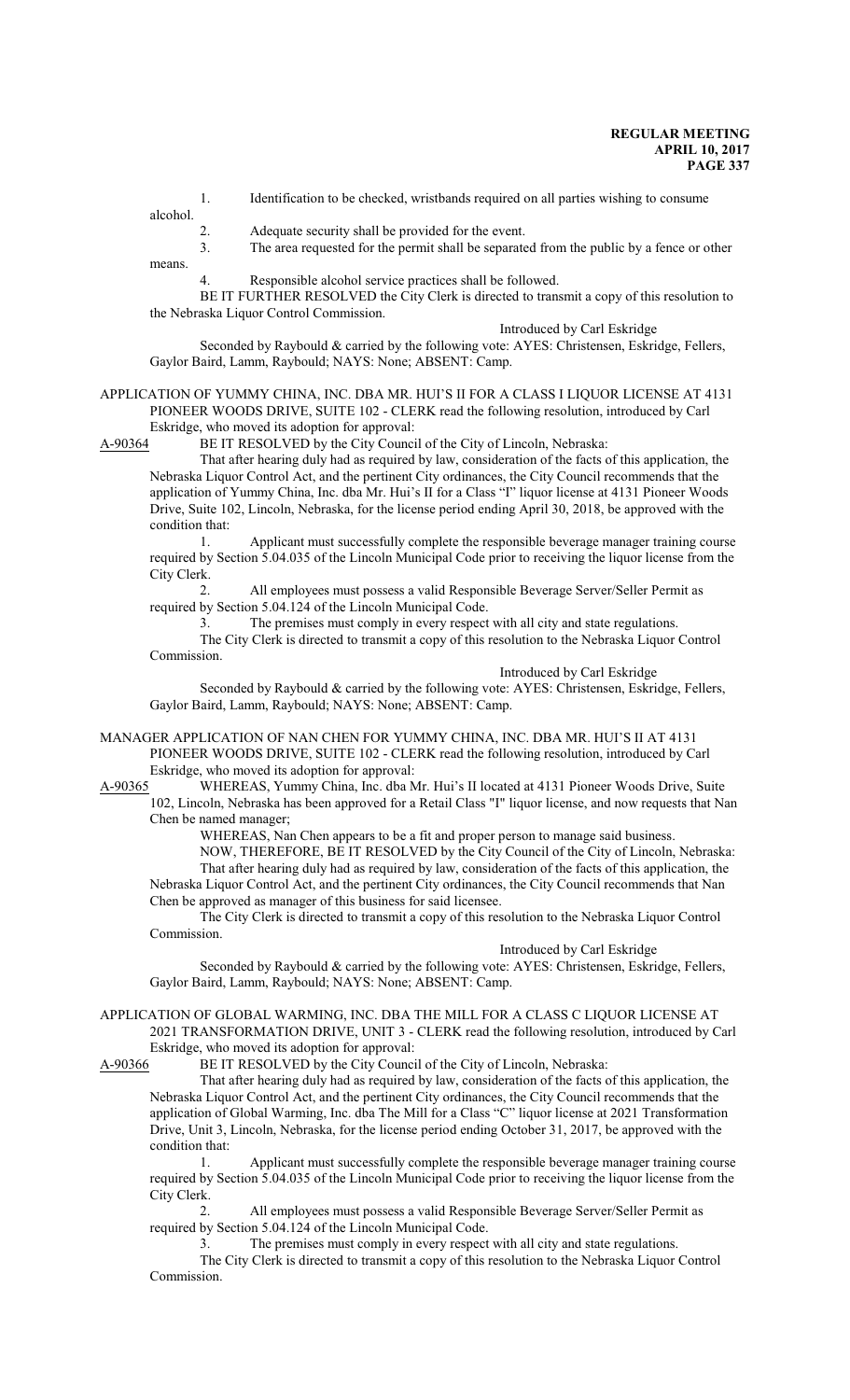Introduced by Carl Eskridge

Seconded by Raybould & carried by the following vote: AYES: Christensen, Eskridge, Fellers, Gaylor Baird, Lamm, Raybould; NAYS: None; ABSENT: Camp.

MANAGER APPLICATION OF TAMARA S. SLOAN FOR GLOBAL WARMING, INC. DBA THE MILL AT 2021 TRANSFORMATION DRIVE, UNIT 3 - CLERK read the following resolution, introduced by Carl Eskridge, who moved its adoption for approval:

A-90367 WHEREAS, Global Warming, Inc. dba The Mill located at 2021 Transformation Drive, Unit 3, Lincoln, Nebraska has been approved for a Retail Class "C" liquor license, and now requests that Tamara S. Sloan be named manager;

WHEREAS, Tamara S. Sloan appears to be a fit and proper person to manage said business. NOW, THEREFORE, BE IT RESOLVED by the City Council of the City of Lincoln, Nebraska: That after hearing duly had as required by law, consideration of the facts of this application, the Nebraska Liquor Control Act, and the pertinent City ordinances, the City Council recommends that Tamara S. Sloan be approved as manager of this business for said licensee.

The City Clerk is directed to transmit a copy of this resolution to the Nebraska Liquor Control Commission.

Introduced by Carl Eskridge Seconded by Raybould & carried by the following vote: AYES: Christensen, Eskridge, Fellers, Gaylor Baird, Lamm, Raybould; NAYS: None; ABSENT: Camp.

APPLICATION OF HALFTIME SPORTS BAR & GRILL, LLC DBA HALFTIME SPORTS BAR & GRILL FOR A CLASS I LIQUOR LICENSE AT 200 WEST P STREET - CLERK read the following resolution, introduced by Carl Eskridge, who moved its adoption for approval:<br>A-90368 BE IT RESOLVED by the City Council of the City of Line

BE IT RESOLVED by the City Council of the City of Lincoln, Nebraska:

That after hearing duly had as required by law, consideration of the facts of this application, the Nebraska Liquor Control Act, and the pertinent City ordinances, the City Council recommends that the application of Halftime Sports Bar & Grill, LLC dba Halftime Sports Bar & Grill for a Class "I" liquor license at 200 West P Street, Lincoln, Nebraska, for the license period ending April 30, 2018, be approved with the condition that:

1. All employees must possess a valid Responsible Beverage Server/Seller Permit as required by Section 5.04.124 of the Lincoln Municipal Code.

The premises must comply in every respect with all city and state regulations.

The City Clerk is directed to transmit a copy of this resolution to the Nebraska Liquor Control Commission.

Introduced by Carl Eskridge

Seconded by Raybould & carried by the following vote: AYES: Christensen, Eskridge, Fellers, Gaylor Baird, Lamm, Raybould; NAYS: None; ABSENT: Camp.

MANAGER APPLICATION OF MICHELLE A. ANDERSON FOR HALFTIME SPORTS BAR AND GRILL, LLC DBA HALFTIME SPORTS BAR AND GRILL AT 200 WEST P STREET - CLERK read the following resolution, introduced by Carl Eskridge, who moved its adoption for approval:

A-90369 WHEREAS, Halftime Sports Bar & Grill, LLC dba Halftime Sports Bar & Grill located at 200 West P Street, Lincoln, Nebraska has been approved for a Retail Class "I" liquor license, and now requests that Michelle A. Anderson be named manager;

WHEREAS, Michelle A. Anderson appears to be a fit and proper person to manage said business. NOW, THEREFORE, BE IT RESOLVED by the City Council of the City of Lincoln, Nebraska: That after hearing duly had as required by law, consideration of the facts of this application, the Nebraska Liquor Control Act, and the pertinent City ordinances, the City Council recommends that

Michelle A. Anderson be approved as manager of this business for said licensee.

The City Clerk is directed to transmit a copy of this resolution to the Nebraska Liquor Control Commission.

Introduced by Carl Eskridge

Seconded by Raybould & carried by the following vote: AYES: Christensen, Eskridge, Fellers, Gaylor Baird, Lamm, Raybould; NAYS: None; ABSENT: Camp.

APPLICATION OF CASEY'S RETAIL COMPANY DBA CASEY'S GENERAL STORE #2729 FOR A CLASS D LIQUOR LICENSE AT 5500 SUPERIOR STREET - CLERK read the following resolution, introduced by Carl Eskridge, who moved its adoption for approval:

A-90370 BE IT RESOLVED by the City Council of the City of Lincoln, Nebraska:

That after hearing duly had as required by law, consideration of the facts of this application, the Nebraska Liquor Control Act, and the pertinent City ordinances, the City Council recommends that the application of Casey's Retail Company dba Casey's General Store #2729 for a Class "D" liquor license at 5500 Superior Street, Lincoln, Nebraska, for the license period ending April 30, 2018, be approved with the condition that:

1. All employees must possess a valid Responsible Beverage Server/Seller Permit as required by Section 5.04.124 of the Lincoln Municipal Code.

2. The premises must comply in every respect with all city and state regulations.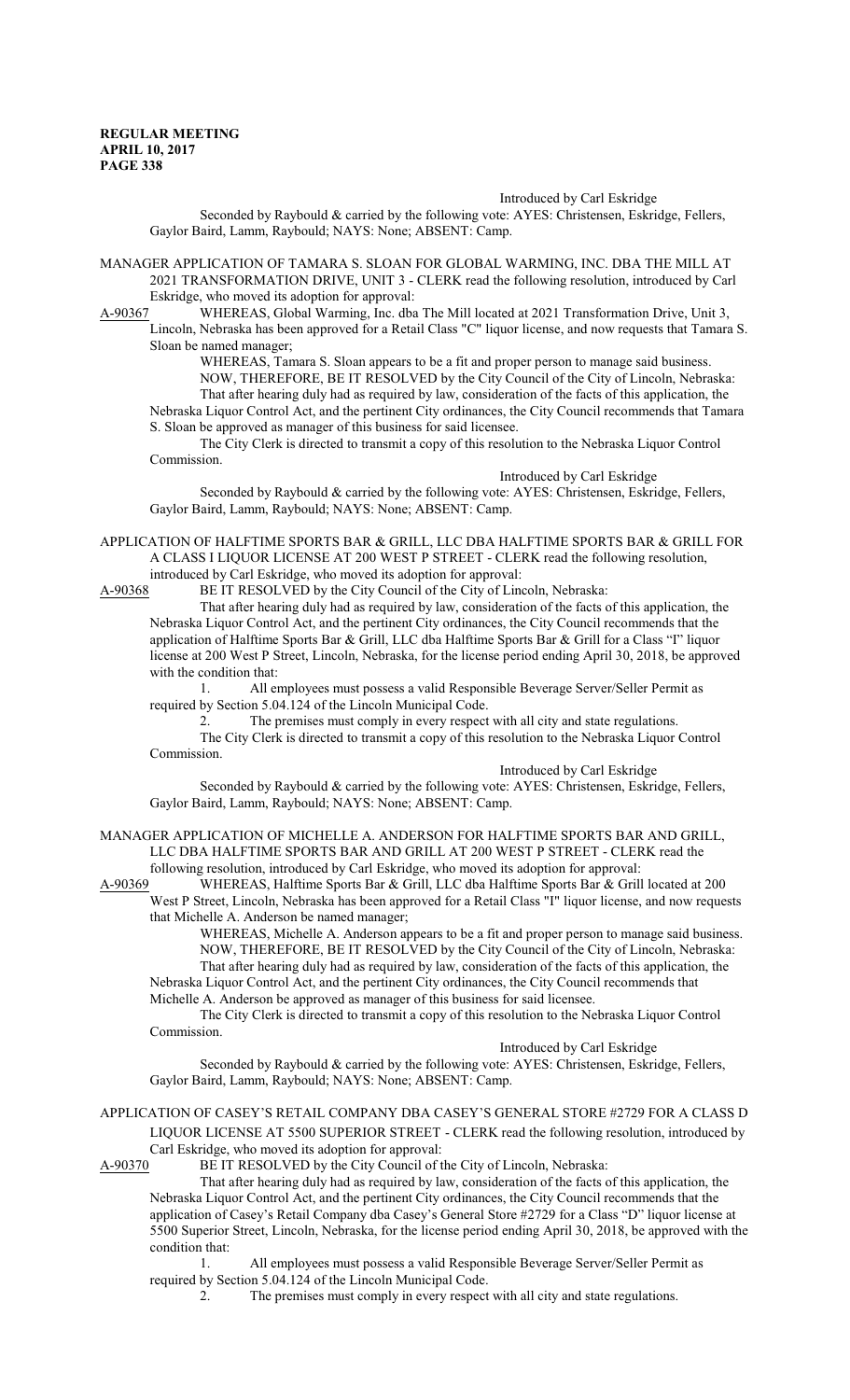The City Clerk is directed to transmit a copy of this resolution to the Nebraska Liquor Control Commission.

Introduced by Carl Eskridge

Seconded by Raybould & carried by the following vote: AYES: Christensen, Eskridge, Fellers, Gaylor Baird, Lamm, Raybould; NAYS: None; ABSENT: Camp.

MANAGER APPLICATION OF TINA M. KRINGS FOR CASEY'S RETAIL COMPANY DBA CASEY'S GENERAL STORE #2729 AT 5500 SUPERIOR STREET - CLERK read the following resolution, introduced by Carl Eskridge, who moved its adoption for approval:

A-90371 WHEREAS, Casey's Retail Company dba Casey's General Store #2729 located at 5500 Superior Street, Lincoln, Nebraska has been approved for a Retail Class "D" liquor license, and now requests that Tina M. Krings be named manager;

WHEREAS, Tina M. Krings appears to be a fit and proper person to manage said business. NOW, THEREFORE, BE IT RESOLVED by the City Council of the City of Lincoln, Nebraska: That after hearing duly had as required by law, consideration of the facts of this application, the Nebraska Liquor Control Act, and the pertinent City ordinances, the City Council recommends that Tina M. Krings be approved as manager of this business for said licensee.

The City Clerk is directed to transmit a copy of this resolution to the Nebraska Liquor Control Commission.

Introduced by Carl Eskridge

Seconded by Raybould & carried by the following vote: AYES: Christensen, Eskridge, Fellers, Gaylor Baird, Lamm, Raybould; NAYS: None; ABSENT: Camp.

APPLICATION OF CASEY'S RETAIL COMPANY DBA CASEY'S GENERAL STORE #2745 FOR A CLASS D LIQUOR LICENSE AT 2243 NORTH COTNER BOULEVARD - CLERK read the following resolution, introduced by Carl Eskridge, who moved its adoption for approval:

A-90372 BE IT RESOLVED by the City Council of the City of Lincoln, Nebraska:

That after hearing duly had as required by law, consideration of the facts of this application, the Nebraska Liquor Control Act, and the pertinent City ordinances, the City Council recommends that the application of Casey's Retail Company dba Casey's General Store #2745 for a Class "D" liquor license at 2243 North Cotner Boulevard, Lincoln, Nebraska, for the license period ending April 30, 2018, be approved with the condition that:

1. All employees must possess a valid Responsible Beverage Server/Seller Permit as required by Section 5.04.124 of the Lincoln Municipal Code.

2. The premises must comply in every respect with all city and state regulations.

The City Clerk is directed to transmit a copy of this resolution to the Nebraska Liquor Control Commission.

Introduced by Carl Eskridge

Seconded by Raybould & carried by the following vote: AYES: Christensen, Eskridge, Fellers, Gaylor Baird, Lamm, Raybould; NAYS: None; ABSENT: Camp.

MANAGER APPLICATION OF TINA M. KRINGS FOR CASEY'S RETAIL COMPANY DBA CASEY'S GENERAL STORE #2745 AT 2243 NORTH COTNER BOULEVARD - CLERK read the following resolution, introduced by Carl Eskridge, who moved its adoption for approval:

A-90373 WHEREAS, Casey's Retail Company dba Casey's General Store #2745 located at 2243 North Cotner Boulevard, Lincoln, Nebraska has been approved for a Retail Class "D" liquor license, and now requests that Tina M. Krings be named manager;

WHEREAS, Tina M. Krings appears to be a fit and proper person to manage said business. NOW, THEREFORE, BE IT RESOLVED by the City Council of the City of Lincoln, Nebraska: That after hearing duly had as required by law, consideration of the facts of this application, the Nebraska Liquor Control Act, and the pertinent City ordinances, the City Council recommends that Tina M.

Krings be approved as manager of this business for said licensee. The City Clerk is directed to transmit a copy of this resolution to the Nebraska Liquor Control Commission.

Introduced by Carl Eskridge

Seconded by Raybould & carried by the following vote: AYES: Christensen, Eskridge, Fellers, Gaylor Baird, Lamm, Raybould; NAYS: None; ABSENT: Camp.

APPLICATION OF OMAHA EXPOSITION & RACING FOR A SPECIAL DESIGNATED LICENSE TO COVER AN OUTDOOR AREA MEASURING APPROXIMATELY 55 FEET BY 205 FEET, 440 FEET BY 123 FEET, AND 35 FEET BY 60 FEET AT LINCOLN RACE COURSE AT 7055 SOUTH 1ST STREET ON MAY 5, 6, & 20; JUNE 10; SEPTEMBER 8 & 15; AND NOVEMBER 4, 2017 FROM 7:00 A.M. TO 1:00 A.M.- CLERK read the following resolution, introduced by Carl Eskridge, who moved its adoption for approval:

A-90374 BE IT RESOLVED by the City Council of the City of Lincoln, Nebraska:

That after hearing duly had as required by law, consideration of the facts of this application, the Nebraska Liquor Control Act, and the pertinent City ordinances, the City Council recommends that the application of Omaha Exposition  $&$  Racing for a special designated license to cover an outdoor area measuring approximately 55 feet by 205 feet, 440 feet by 123 feet, and 35 feet by 60 feet at Lincoln Race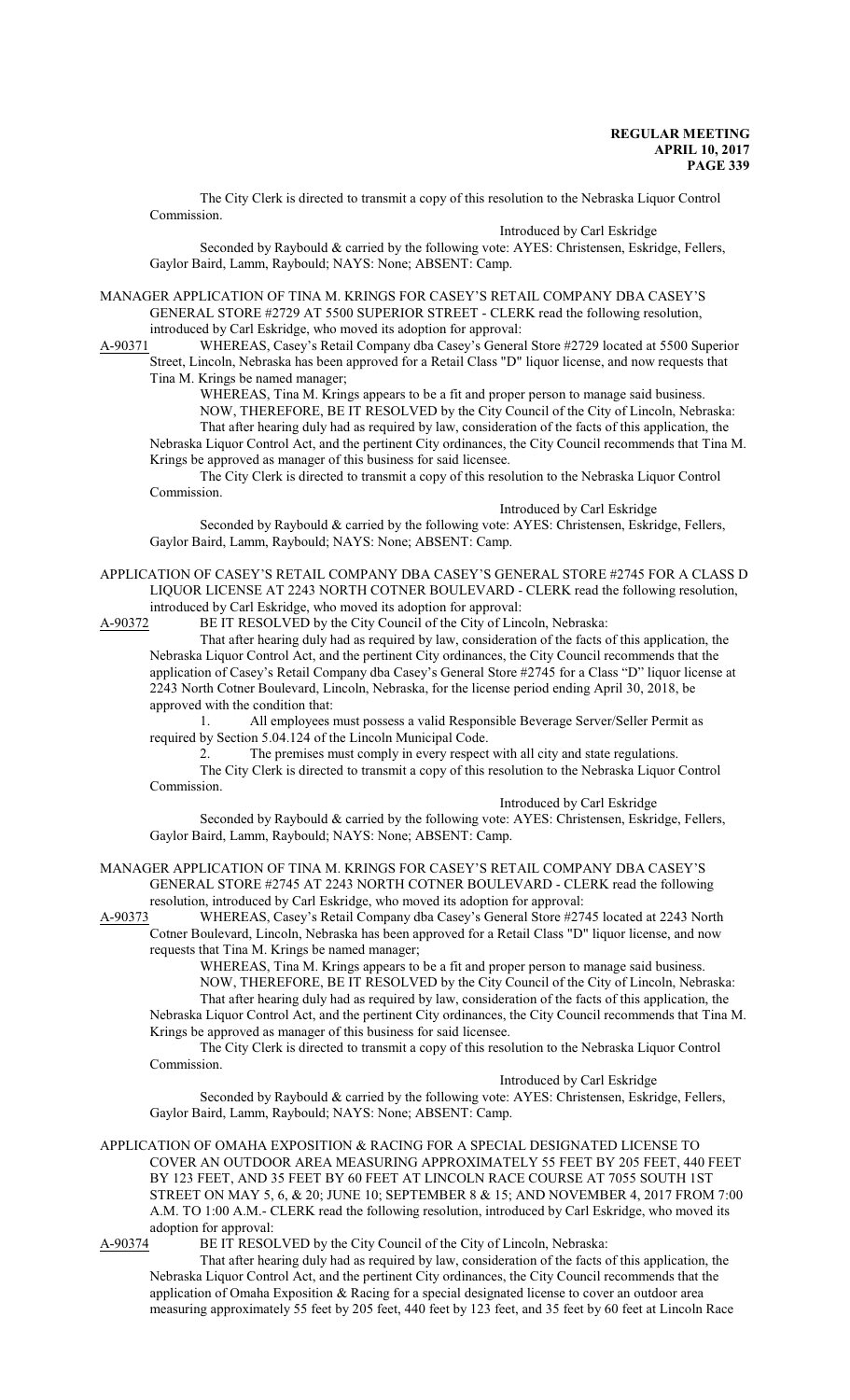Course at 7055 South 1<sup>st</sup> Street, Lincoln, Nebraska, on May 5, 6, & 20; June 10; September 8 & 15; and November 4, 2017, between the hours of 7:00 a.m. and 1:00 a.m., be approved with the condition that the premises complies in every respect with all City and State regulations and with the following requirements 1. Identification to be checked, wristbands required on all parties wishing to consume

alcohol.

2. Adequate security shall be provided for the event.<br>3. The area requested for the permit shall be separate The area requested for the permit shall be separated from the public by a fence or other

means.

4. Responsible alcohol service practices shall be followed.

BE IT FURTHER RESOLVED the City Clerk is directed to transmit a copy of this resolution to the Nebraska Liquor Control Commission.

Introduced by Carl Eskridge

Seconded by Christensen & carried by the following vote: AYES: Christensen, Eskridge, Fellers, Gaylor Baird, Lamm, Raybould; NAYS: None; ABSENT: Camp.

APPLICATIONS OF STONEBRIDGE VINEYARD, INC.; GLACIAL TILL VINEYARD & WINERY, LLC; NIOBRARA VALLEY VINEYARDS LLC; BABS, INC.; DEER SPRINGS WINERY; MIRETTA VISTA WINERY; SOARING WINGS VINEYARD, LLC; ASPIRE CELLARS, LLC; AND KIMMEL ORCHARD & VINEYARD FOR A SPECIAL DESIGNATED LICENSE TO COVER AN OUTDOOR AREA MEASURING APPROXIMATELY 60 FEET BY 90 FEET AT THE SHOPPES AT PIEDMONT AT 1265 SOUTH COTNER BOULEVARD ON MAY 20, 2017 BETWEEN 3:00 P.M. AND 11:00 P.M. - CLERK read the following resolution, introduced by Carl Eskridge, who moved its adoption for approval:

A-90375 BE IT RESOLVED by the City Council of the City of Lincoln, Nebraska: That after hearing duly had as required by law, consideration of the facts of this application, the Nebraska Liquor Control Act, and the pertinent City ordinances, the City Council recommends that the applications of:

- 1. Stonebridge Vineyard, Inc.;
- 
- 2. Glacial Till Vineyard & Winery, LLC;<br>3. Niobrara Valley Vineyards LLC; 3. Niobrara Valley Vineyards LLC;<br>4. BABS, Inc.;
- BABS, Inc.;
- 
- 5. Deer Springs Winery;<br>6. Miretta Vista Winery; Miretta Vista Winery;
- 7. Soaring Wings Vineyard, LLC;
- 
- 8. Aspire Cellars, LLC; and<br>9. Kimmel Orchard & Viney Kimmel Orchard & Vineyard

for a special designated license to cover an outdoor area measuring approximately 60 feet by 90 feet at The Shoppes at Piedmont at 1265 South Cotner Boulevard, Lincoln, Nebraska, on May 20, 2017, between the hours of 3:00 p.m. and 11:00 p.m., be approved with the condition that the premises complies in every respect with all City and State regulations and with the following requirements:

1. Identification to be checked, wristbands required on all parties wishing to consume

alcohol.

Adequate security shall be provided for the event.

3. The area requested for the permit shall be separated from the public by a fence or other means.

4. Responsible alcohol service practices shall be followed.

5. All applicants must successfully complete the responsible beverage manager training course required by Section 5.04.035 of the Lincoln Municipal Code prior to receiving the liquor license from the City Clerk.

BE IT FURTHER RESOLVED the City Clerk is directed to transmit a copy of this resolution to the Nebraska Liquor Control Commission.

#### Introduced by Carl Eskridge

Seconded by Raybould & carried by the following vote: AYES: Christensen, Eskridge, Fellers, Gaylor Baird, Lamm, Raybould; NAYS: None; ABSENT: Camp.

APPLICATION OF GLACIAL TILL VINEYARD FOR A SPECIAL DESIGNATED LICENSE TO COVER AN OUTDOOR AREA MEASURING APPROXIMATELY 10 FEET BY 10 FEET AT OLD CHENEY ROAD FARMERS MARKET AT 5500 OLD CHENEY ROAD ON APRIL 30; MAY 7, 14, 21, & 28; JUNE 4; JULY 23 & 30; AUGUST 6, 13, 20, & 27; SEPTEMBER 3, 10, 17, & 24; AND OCTOBER 1, 8, 15, 22, & 29, 2017 BETWEEN 10:00 A.M. AND 2:00 P.M. - CLERK read the following resolution, introduced by Carl Eskridge, who moved its adoption for approval:<br>A-90376 BE IT RESOLVED by the City Council of the City of Line

BE IT RESOLVED by the City Council of the City of Lincoln, Nebraska:

That after hearing duly had as required by law, consideration of the facts of this application, the Nebraska Liquor Control Act, and the pertinent City ordinances, the City Council recommends that the application of Glacial Till Vineyard for a special designated license to cover an outdoor area measuring approximately 10 feet by 10 feet at Old Cheney Road Farmers Market at 5500 Old Cheney Road, Lincoln, Nebraska, on April 30; May 7, 14, 21, & 28; June 4; July 23 & 30; August 6, 13, 20, & 27; September 3, 10, 17, & 24; and October 1, 8, 15, 22, & 29, 2017, between the hours of 10:00 a.m. and 2:00 p.m., be approved with the condition that the premises complies in every respect with all City and State regulations and with the following requirements: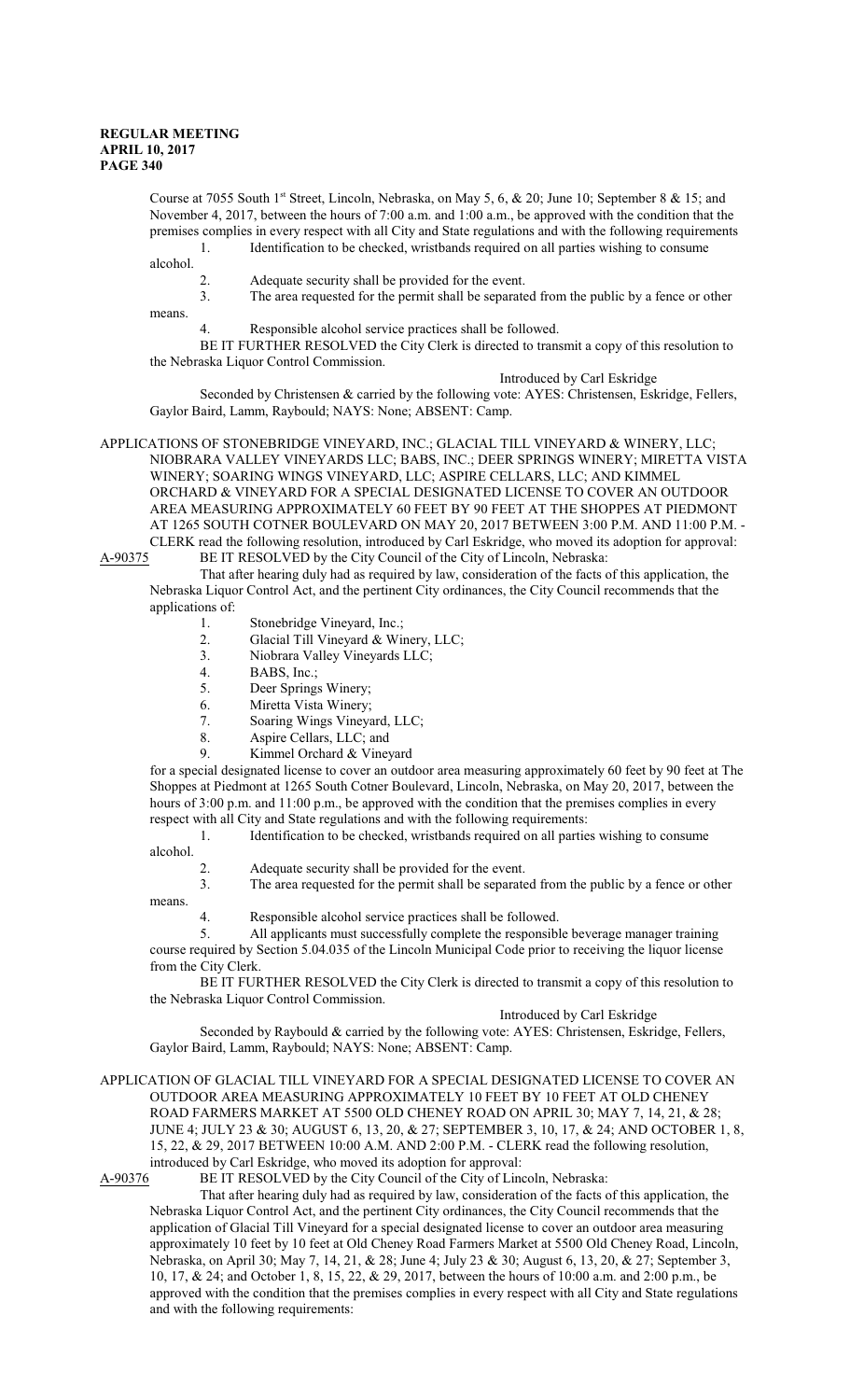- 1. Identification to be checked, wristbands required on all parties wishing to consume
- alcohol.

means.

- 2. Adequate security shall be provided for the event.
- 3. The area requested for the permit shall be separated from the public by a fence or other means.
	- 4. Responsible alcohol service practices shall be followed.

BE IT FURTHER RESOLVED the City Clerk is directed to transmit a copy of this resolution to the Nebraska Liquor Control Commission.

Introduced by Carl Eskridge

Seconded by Raybould & carried by the following vote: AYES: Christensen, Eskridge, Fellers, Gaylor Baird, Lamm, Raybould; NAYS: None; ABSENT: Camp.

APPLICATION OF GLACIAL TILL VINEYARD FOR A SPECIAL DESIGNATED LICENSE TO COVER AN OUTDOOR AREA MEASURING APPROXIMATELY 10 FEET BY 10 FEET AT HISTORIC HAYMARKET FARMERS MARKET AT 7 $^{\text{TH}}$  AND P STREETS ON MAY 6, 13, 20, & 27; JUNE 3, 10, 17, & 24; JULY 1, 8, 15, 22, & 29; AUGUST 5, 12, 19, & 26; SEPTEMBER 2, 9, 16, 23, & 30; AND OCTOBER 7 & 14, 2017 BETWEEN 8:00 A.M. AND NOON - CLERK read the following resolution, introduced by Carl Eskridge, who moved its adoption for approval:<br>A-90377 BE IT RESOLVED by the City Council of the City of Line

BE IT RESOLVED by the City Council of the City of Lincoln, Nebraska:

That after hearing duly had as required by law, consideration of the facts of this application, the Nebraska Liquor Control Act, and the pertinent City ordinances, the City Council recommends that the application of Glacial Till Vineyard for a special designated license to cover an outdoor area measuring approximately 10 feet by 10 feet at Historic Haymarket Farmers Market at 7<sup>th</sup> and P Streets, Lincoln, Nebraska, on May 6, 13, 20, & 27; June 3, 10, 17, & 24; July 1, 8, 15, 22, & 29; August 5, 12, 19, & 26; September 2, 9, 16, 23,  $\&$  30; and October 7  $\&$  14, 2017 between 8:00 a.m. and noon, be approved with the condition that the premises complies in every respect with all City and State regulations and with the following requirements:

1. Identification to be checked, wristbands required on all parties wishing to consume alcohol.

- 2. Adequate security shall be provided for the event.<br>3. The area requested for the permit shall be separate
- The area requested for the permit shall be separated from the public by a fence or other
- 4. Responsible alcohol service practices shall be followed.

BE IT FURTHER RESOLVED the City Clerk is directed to transmit a copy of this resolution to the Nebraska Liquor Control Commission.

Introduced by Carl Eskridge

Seconded by Raybould & carried by the following vote: AYES: Christensen, Eskridge, Fellers, Gaylor Baird, Lamm, Raybould; NAYS: None; ABSENT: Camp.

## **PUBLIC HEARING - RESOLUTIONS**

APPROVING THE RENEWAL OF AN INTERLOCAL SERVICE AGREEMENT BETWEEN THE CITY OF LINCOLN AND THE BOARD OF REGENTS OF THE UNIVERSITY OF NEBRASKA-LINCOLN FOR HOSTING AND MAINTAINING A PORTAL FOR ONLINE FOOD HANDLER AND CITY ALCOHOL TRAINING PROGRAMS AND PROVIDING TECHNICAL SUPPORT SERVICES - CLERK read the following resolution, introduced by Carl Eskridge, who moved its adoption:<br>A-90378 BE IT RESOLVED by the City Council of the City of Lincoln, Net

BE IT RESOLVED by the City Council of the City of Lincoln, Nebraska:

That the Agreement between the City of Lincoln, on behalf of the Lincoln-Lancaster County Health Department and the Board of Regents of the University of Nebraska-Lincoln for hosting and maintaining a portal for online food handler and city alcohol training programs via UNL's "fbstNebraska" and providing technical support services, upon the terms and conditions as set forth in said Agreement, which is attached hereto marked as Attachment "A" and made a part hereof by reference, is hereby accepted and approved and the Mayor is hereby authorized to execute said Agreement on behalf of the City.

The City Clerk is directed to send a copy of this Resolution and one fully executed Agreement to Judy Halstead, Director of the Lincoln-Lancaster County Health Department, for transmittal to the Board of Regents of the University of Nebraska-Lincoln.

Introduced by Carl Eskridge Seconded by Christensen & carried by the following vote: AYES: Christensen, Eskridge, Fellers, Gaylor Baird, Lamm, Raybould; NAYS: None; ABSENT: Camp.

COMP. PLAN CONFORMANCE 17004 – APPROVING THE PROPOSED COTNER AND P STREET REDEVELOPMENT PLAN ON APPROXIMATELY 11.6 ACRES FOR A 4-STORY MULTI-FAMILY RESIDENTIAL INFILL DEVELOPMENT WITH APPROXIMATELY 153 MARKET-RATE RESIDENTIAL UNITS, AND ASSOCIATED UNDERGROUND AND SURFACE PARKING, ON PROPERTY GENERALLY LOCATED BETWEEN P AND R STREETS, 56TH STREET TO NORTH COTNER BOULEVARD - CLERK read the following resolution, introduced by Carl Eskridge, who moved its adoption: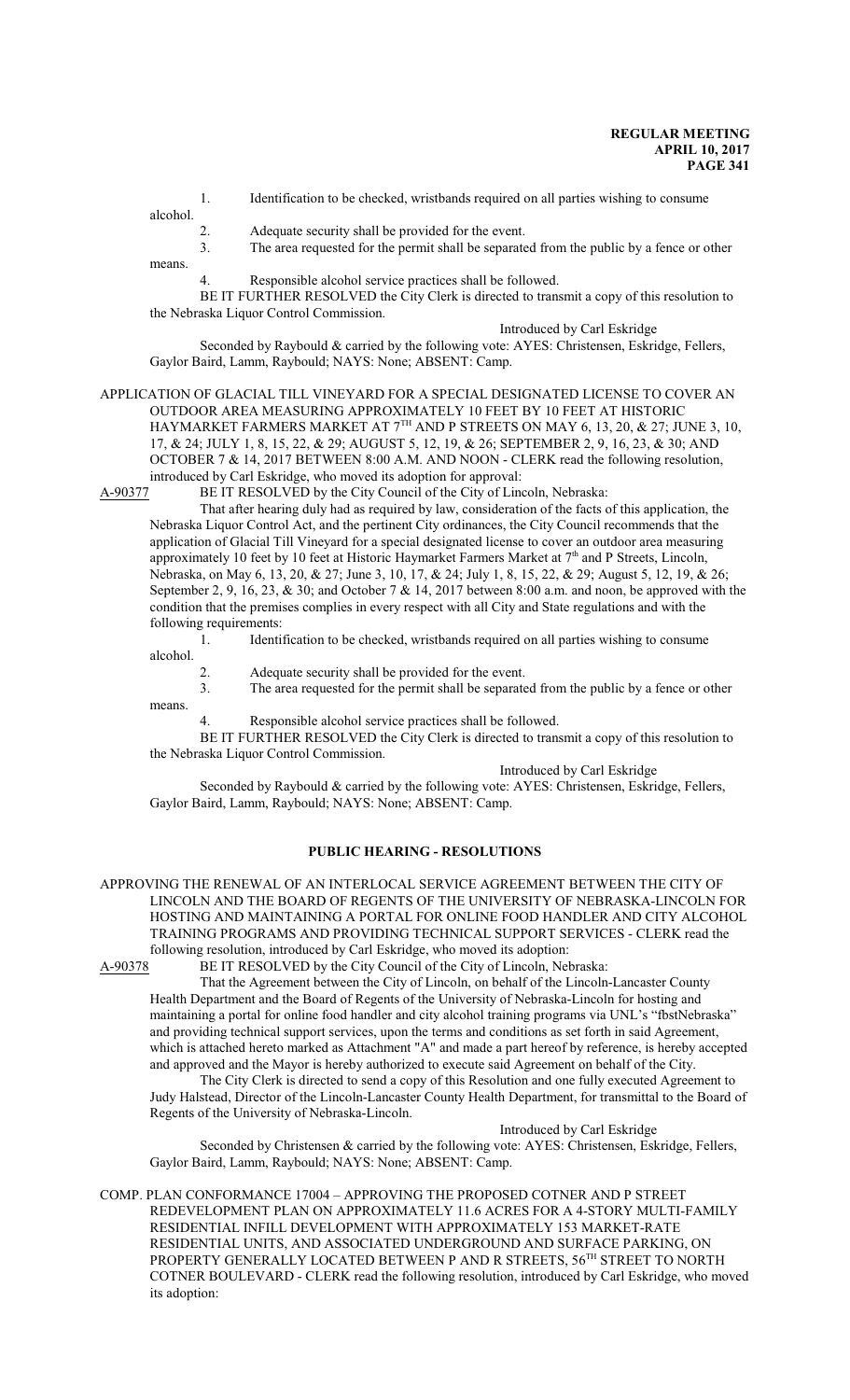A-90379 WHEREAS, the City Council on March 6, 2017, adopted Resolution No. A-90295 finding an area generally located on the northwest corner of P Street and North Cotner Boulevard, bounded by P Street between 56<sup>th</sup> Street and North Cotner Boulevard, R Street on the north, 56<sup>th</sup> Street on the west, and North Cotner Boulevard on the east, to be blighted and substandard as defined in the Nebraska Community Development Law (Neb. Rev. Stat. § 18-2101, et seq. as amended) and in need of redevelopment; and

WHEREAS, the Director of the Urban Development Department has filed with the City Clerk a Redevelopment Plan entitled "Cotner & P Street Redevelopment Plan" which is attached hereto, marked as Attachment "A", and made a part hereof by reference, and has reviewed said plan and has found that it meets the conditions set forth in Neb. Rev. Stat. § 18-2113 (Reissue 2007); and

WHEREAS, on March 3, 2017, a notice of public hearing was mailed postage prepaid to all registered neighborhood associations located in whole or in part within a one mile radius of the area to be redeveloped setting forth the time, date, place, and purpose of the public hearing to be held on March 15, 2017 before the Lincoln City - Lancaster County Planning Commission regarding the proposed Cotner & P Street Redevelopment Plan, a copy of said notice and list of said registered neighborhood associations having been attached hereto as Attachment "B" and "C" respectively; and

WHEREAS, said proposed Cotner & P Street Redevelopment Plan has been submitted to the Lincoln-Lancaster County Planning Commission for review and recommendation and on March 15, 2017 the Lincoln-Lancaster County Planning Commission held a public hearing relating to the proposed Cotner & P Street Redevelopment Plan, found the proposed Cotner & P Street Redevelopment Plan to be in conformance with the Comprehensive Plan, and recommended approval thereof; and

WHEREAS, on March 17, 2017 a notice of public hearing was mailed postage prepaid to the foregoing governing bodies and registered neighborhood associations setting forth the time, date, place, and purpose of the public hearing before the City Council to be held on April 10, 2017, regarding the proposed Cotner & P Street Redevelopment Plan, a copy of said notice having been attached hereto as Attachment "D"; and

WHEREAS, on March 24, 2017 and March 31, 2017 a Notice of Public Hearing was published in the Lincoln Journal Star newspaper, setting the time, date, place, and purpose of the public hearing to be held on April 10, 2017 regarding the proposed Cotner & P Street Redevelopment Plan for said blighted and substandard area, a copy of such notice having been attached hereto and marked as Attachment "E"; and

WHEREAS, on April 10, 2017 in the City Council chambers of the County-City Building, 555 South 10th Street, Lincoln, Nebraska, the City Council held a public hearing relating to the proposed Redevelopment Plan and all interested parties were afforded at such public hearing a reasonable opportunity to express their views respecting said proposed Redevelopment Plan; and

WHEREAS, the City Council has duly considered all statements made and materials submitted relating to said proposed Redevelopment Plan.

NOW, THEREFORE, IT IS FOUND AND DETERMINED by the City Council of the City of Lincoln, Nebraska as follows:

1. That the Cotner & P Street Redevelopment Plan is described in sufficient detail and is designed with the general purpose of accomplishing a coordinated, adjusted, and harmonious development of the City and its environs which will promote the general health, safety, and welfare, sound design and arrangement, the wise and efficient expenditure of public funds, and the prevention of the recurrence of unsanitary or unsafe dwelling accommodations or conditions of blight.

2. That the Cotner & P Street Redevelopment Plan is feasible and in conformity with the general plan for the development of the City of Lincoln as a whole and said Plan is in conformity with the legislative declarations and determinations set forth in the Community Development Law.

3. That the substandard and blighted conditions in the Cotner & P Street Redevelopment Plan Area are beyond remedy and control solely by regulatory process and the exercise of police power and cannot be dealt with effectively by the ordinary operations or private enterprise without the aids provided by the Community Development law, specifically including Tax Increment Financing.

4. That elimination of said substandard and blighted conditions under the authority of the Community Development Law is found to be a public purpose and in the public interest.

5. That the Cotner & P Street Redevelopment Plan would not be economically feasible and the project would not be constructed in the redevelopment area without the use of tax-increment financing.

6. That the costs and benefits of the redevelopment activities, including costs and benefits to other affected political subdivisions, the economy of the community, and the demand for public and private services have been analyzed by the City Council as the governing body for the City of Lincoln and have been found to be in the long-term best interest of the City of Lincoln.

NOW, THEREFORE, BE IT RESOLVED by the City Council of the City of Lincoln, Nebraska: 1. That the document entitled "Cotner & P Street Redevelopment Plan" attached hereto as Attachment "A", establishing the Cotner & P Street Redevelopment Plan, is hereby accepted and approved by the City Council as the governing body for the City of Lincoln.

2. That the Urban Development Director, or his authorized representative, is hereby authorized and directed to take all steps necessary to implement the provisions of said Redevelopment Plan.

3. That the Redevelopment Area for the Cotner & P Street Redevelopment Plan as described and depicted in the Plan is the Redevelopment Project Area comprising the property to be included in the area subject to the tax increment provision authorized in the Nebraska Community Development Law.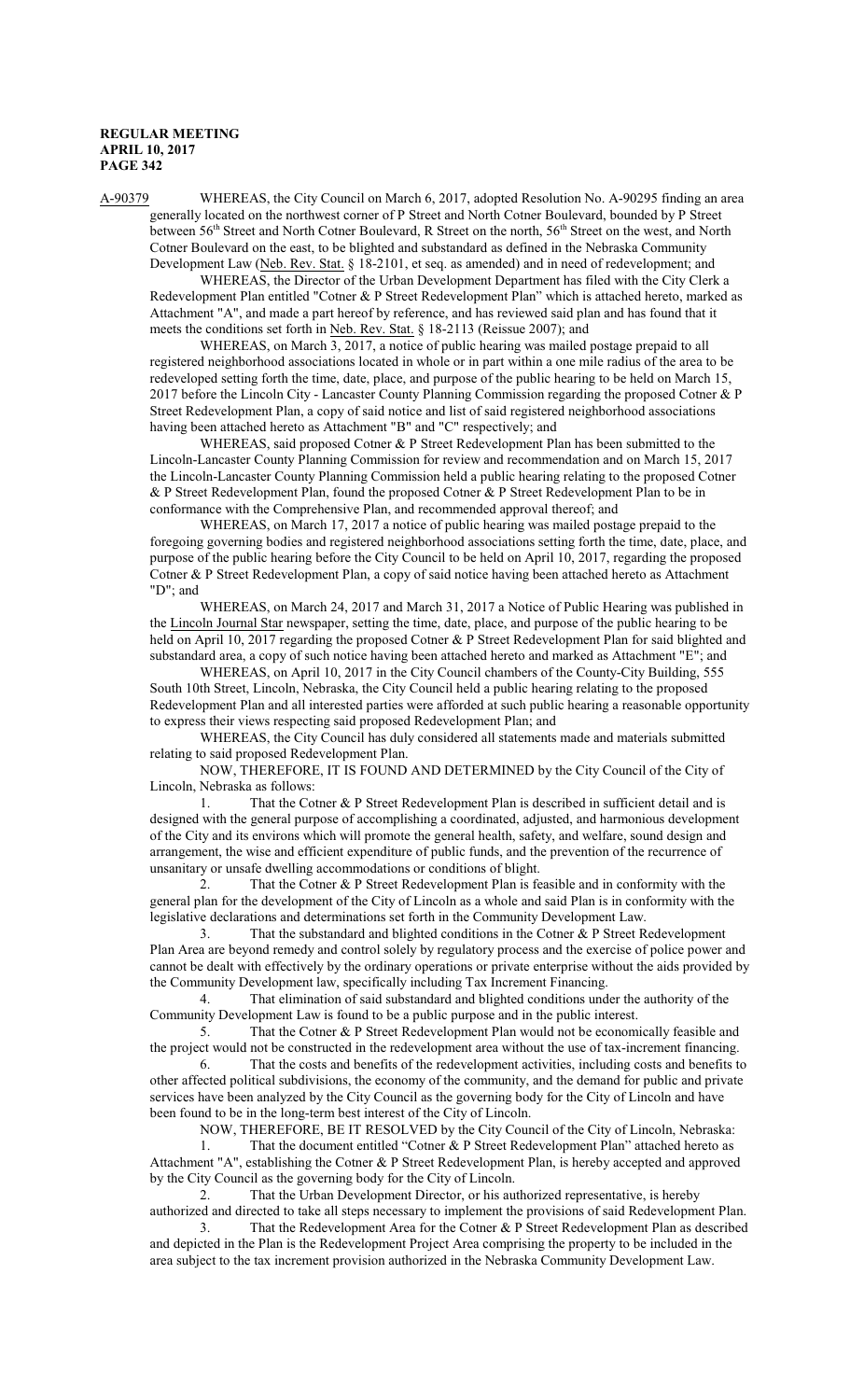4. That the Finance Director is hereby authorized and directed to cause to be drafted and submitted to the City Council any appropriate ordinances and documents for the authorization to provide necessary funds including Community Improvement Financing in accordance with the Community Development Law to finance related necessary and appropriate public acquisitions, improvements, and other activities set forth in said Cotner & P Street Redevelopment Plan.

Introduced by Carl Eskridge

Seconded by Raybould & carried by the following vote: AYES: Christensen, Eskridge, Fellers, Gaylor Baird, Lamm, Raybould; NAYS: None; ABSENT: Camp.

APPROVING THE NEBRASKA INNOVATION CAMPUS (NIC) PHASE II REDEVELOPMENT AGREEMENT BETWEEN THE CITY OF LINCOLN AND NEBRASKA NOVA, LLC RELATING TO THE REDEVELOPMENT OF PROPERTY GENERALLY LOCATED NEAR THE INTERSECTION OF  $21^{\mathrm{ST}}$ AND TRANSFORMATION DRIVE FOR A NEW THREE STORY OFFICE BUILDING OF APPROXIMATELY 80,000 SQUARE FEET AND RELATED PUBLIC IMPROVEMENTS. (RELATED ITEMS: 17R-101, 17R-102) - CLERK read the following resolution, introduced by Carl Eskridge, who moved its adoption:<br>A-90380 BE IT RES

BE IT RESOLVED by the City Council of the City of Lincoln, Nebraska:

That the attached Nebraska Innovation Campus (NIC) Phase II Redevelopment Agreement between the City of Lincoln and Nebraska Nova, LLC relating to the redevelopment of property located near the intersection of 21<sup>st</sup> and Transformation Drive for a new three story office building of approximately 80,000 square feet and related public improvements, upon the terms and conditions set forth in said Redevelopment Agreement, which is attached hereto marked as Attachment "A", is hereby approved and the Mayor is authorized to execute the same on behalf of the City of Lincoln.

The City Clerk is directed to transmit one fully executed original and one copy of said Agreement to David Landis, Urban Development Department. David Landis is further directed to transmit the original Agreement to Nebraska Nova, LLC.

Introduced by Carl Eskridge Seconded by Raybould & carried by the following vote: AYES: Christensen, Eskridge, Fellers, Gaylor Baird, Lamm, Raybould; NAYS: None; ABSENT: Camp.

# AMENDING THE FY 16/17 CIP TO AUTHORIZE AND APPROPRIATE \$3,116,291 IN TIF FUNDS FOR THE NEBRASKA INNOVATION CAMPUS (NIC) PHASE II PROJECT. (RELATED ITEMS: 17R-101, 17R-

102) - CLERK read the following resolution, introduced by Carl Eskridge, who moved its adoption:<br>A-90381 WHEREAS, Resolution No. A-89947, adopted by the City Council of Lincoln, Nebraska or WHEREAS, Resolution No. A-89947, adopted by the City Council of Lincoln, Nebraska on

August 22, 2016, amended the fiscal year 2016-2018 annual budgets for the City of Lincoln for the 2016- 2017 fiscal year and further adopted the Capital Improvement Program attached to Resolution No. A-89947 as Schedule No. 5; and

WHEREAS, it is necessary to amend the Schedule of Capital Improvement Projects for the fiscal year beginning September 1, 2016 within the Capital Improvement Program (CIP) adopted by and attached to Resolution No. A-89947 as Schedule 5 to establish the Nebraska Innovation Campus (NIC) Phase II Redevelopment Project (an approved project in the Nebraska Innovation Campus Redevelopment Plan) for a new three story office building of approximately 80,000 square feet and related public improvements, and to pay costs of site preparation and public enhancements associated with said Project as a capital improvement project within the adopted Capital Improvement Program; and (2) transferring and establishing appropriations in the amount of \$3,116,291.00 from TIF funds for said capital improvement project.

WHEREAS, Article IX-B Section 7 of the Lincoln City Charter states that, "The [city] council shall not appropriate any money in any budget for any capital improvements project unless and until the conformity or non-conformity of the project has been reported on by the Planning Department by special report or in connection with the Capital Improvements Programming process." The Charter definition of "Planning Department" includes the Planning Commission; and

WHEREAS, the Lincoln City-Lancaster County Planning Commission has previously reviewed the Nebraska Innovation Campus (NIC) Phase II Redevelopment Project for conformity or non-conformity with the Comprehensive Plan as a capital improvement project to be funded by TIF as part of its review of the amendment to the Nebraska Innovation Campus Redevelopment Plan to add the Nebraska Innovation Campus (NIC) Phase II Redevelopment Project and the Planning Commission found the proposed project to be in conformity with the Comprehensive Plan.

NOW, THEREFORE, BE IT RESOLVED by the City Council of the City of Lincoln, Nebraska:

1. That the implementation of the Nebraska Innovation Campus Redevelopment Plan, Nebraska Innovation Campus (NIC) Phase II Redevelopment Project, for a new three story office building of approximately 80,000 square feet and related public improvements, and to pay costs of site preparation and public enhancements associated with said Project, is hereby established and added to the Urban Development Department's list of fiscal year 2016-17 capital improvement projects within the Capital Improvement Program adopted by and attached to Resolution No. A-89947 as Schedule 5.

2. That the City Council hereby appropriates and directs the Finance Director to make the necessary adjustments to the annual budget to designate \$3,116,291.00 from Tax Increment Financing for this Nebraska Innovation Campus (NIC) Phase II Redevelopment Project.

#### Introduced by Carl Eskridge

Seconded by Raybould & carried by the following vote: AYES: Christensen, Eskridge, Fellers, Gaylor Baird, Lamm, Raybould; NAYS: None; ABSENT: Camp.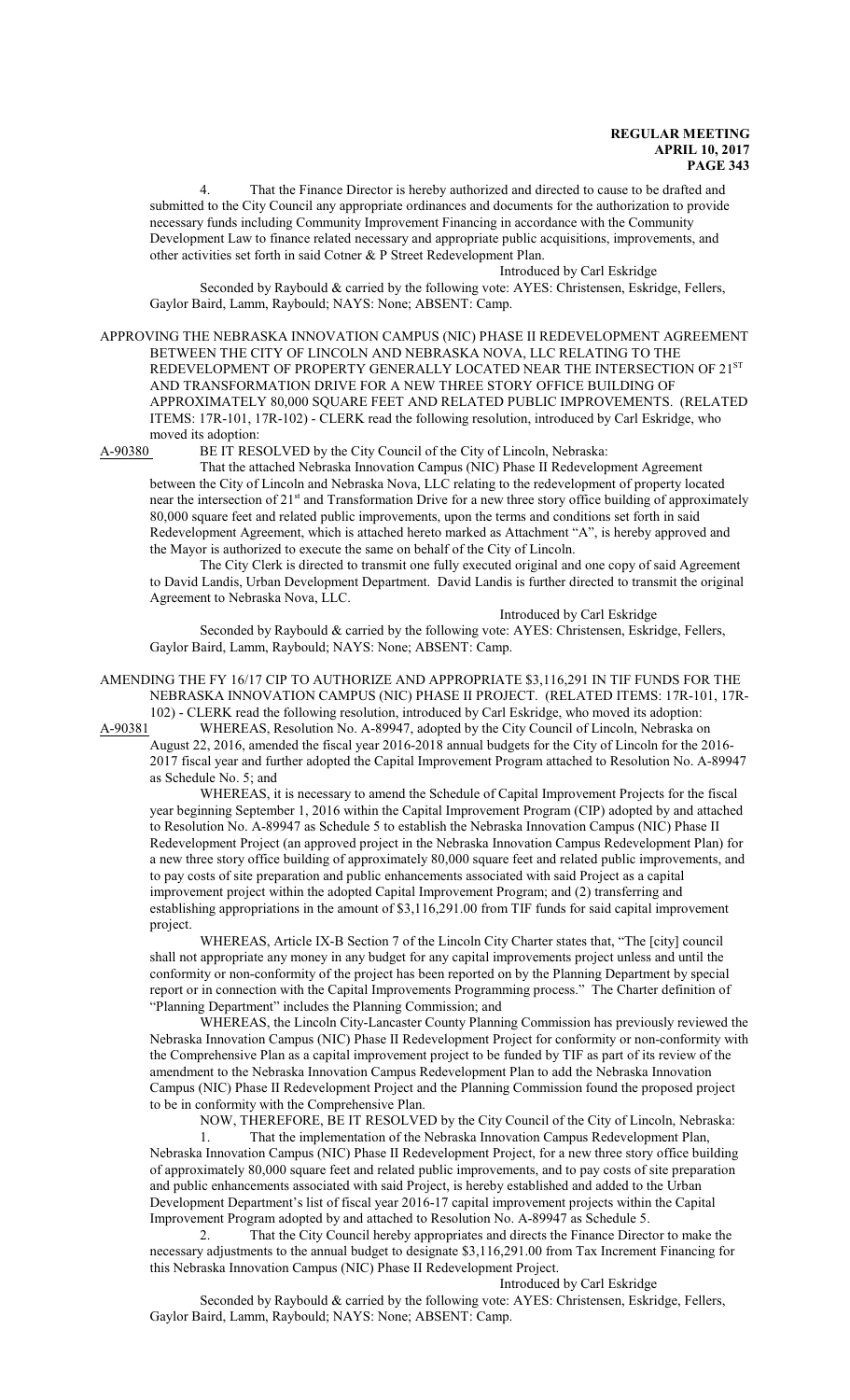# **PUBLIC HEARING ORDINANCES - 2ND READING & RELATED RESOLUTIONS**

- ADOPTING THE SUPPLEMENTS TO THE LINCOLN MUNICIPAL CODE DATED JUNE 2016 AND DECEMBER 2016 AS PART OF THE OFFICIAL LINCOLN MUNICIPAL CODE - CLERK read an ordinance, introduced by Carl Eskridge, adopting the supplements to the Lincoln Municipal Code dated June 2016 and December 2016 as part of the official Lincoln Municipal Code, the second time.
- ORDINANCE APPROVING A MASTER TAX-EXEMPT LEASE/PURCHASE AGREEMENT AND PROPERTY SCHEDULE NO. 3 WITH U.S. BANCORP GOVERNMENT LEASING AND FINANCE, INC. AND A RELATED ESCROW AGREEMENT FOR STREET MAINTENANCE EQUIPMENT IN THE AMOUNT OF \$2,232,502.76 - PRIOR to reading:
- FELLERS Moved to suspend the rules to have  $3<sup>rd</sup>$  reading  $\&$  action on this date. Seconded by Raybould and carried by the following vote: AYES: Christensen, Eskridge, Fellers, Gaylor Baird, Lamm, Raybould; NAYS: None; ABSENT: Camp.
- CLERK Read an ordinance, introduced by Carl Eskridge, approving a Master Tax-Exempt Lease/Purchase Agreement and Property Schedule No. 3 with U.S. Bancorp Government Leasing and Finance, Inc. and a related escrow agreement for street maintenance equipment in the amount of \$2,232,502.76, the second time. (See further Council Action under ORDINANCES - 3<sup>RD</sup> READING.)
- APPROVING THE LUMBERWORKS LINER BUILDING REDEVELOPMENT AGREEMENT BETWEEN THE CITY OF LINCOLN AND LUMBERWORKS LOFTS, LLC RELATING TO THE REDEVELOPMENT OF PROPERTY GENERALLY LOCATED EAST OF CANOPY STREET AND SOUTH OF O STREET ADJACENT TO THE LUMBERWORKS PARKING GARAGE. (RELATED ITEMS: 17R-96, 17R-95, 17-46) (ACTION DATE: 4/17/17)
- AMENDING THE FY 16/17 CIP TO AUTHORIZE AND APPROPRIATE \$2,041,096 IN TIF FUNDS FOR THE LUMBERWORKS LINER BUILDING REDEVELOPMENT PROJECT. (RELATED ITEMS: 17R-96, 17R-95, 17-46) (ACTION DATE: 4/17/17)
- AUTHORIZING THE ISSUANCE OF TAX ALLOCATION BONDS FOR THE LUMBERWORKS LINER BUILDING REDEVELOPMENT PROJECT. (RELATED ITEMS: 17R-96, 17R-95, 17-46) - CLERK read an ordinance, introduced by Carl Eskridge, authorizing the issuance of Tax Allocation Bonds for the Lumberworks Liner Building Redevelopment Project, the second time.
- TEXT AMENDMENT 16020 AMENDING TITLE 27 OF THE LINCOLN MUNICIPAL CODE RELATING TO THE ZONING CODE BY AMENDING SECTION 27.62.100(C)(2) TO MODIFY THE FRONT AND SIDE YARD SETBACKS FOR CAR SALES AND REMOVE CONDITIONS THAT ARE NO LONGER NEEDED; BY AMENDING SECTION 27.67.040 TO CREATE A NEW PARKING REQUIREMENT FOR MOTORIZED VEHICLE SALES FOR LOTS LESS THAN TWO ACRES; AND REPEALING SECTIONS 27.62.100(C)(2) AND 27.67.040 OF THE LINCOLN MUNICIPAL CODE AS HITHERTO EXISTING - PRIOR to reading:
- CHRISTENSEN Moved to continue Public Hearing for 3 weeks to 05/01/17. Seconded by Eskridge & carried by the following vote: AYES: Christensen, Eskridge, Fellers, Gaylor Baird, Lamm, Raybould; NAYS: None; ABSENT: Camp.
- CLERK Read an ordinance, introduced by Carl Eskridge, amending Title 27 of the Lincoln Municipal Code by amending Section 27.62.100 of the Lincoln Municipal Code relating to motorized vehicle sales to revise conditions for such use in the H-2 and H-3 districts, as a conditional use: by amending Section 27.67.040 to add special parking requirements for motorized vehicle sales and to amend Figure 27.67.040 to include Motorized Vehicle Sales within the list of uses with special parking requirements; and by repealing Section 27.62.100, Section 27.67.040, and Figure 27.67.040 as hitherto existing, the second time.

# **ORDINANCES - 3RD READING & RELATED RESOLUTIONS**

ORDINANCE APPROVING A MASTER TAX-EXEMPT LEASE/PURCHASE AGREEMENT AND PROPERTY SCHEDULE NO. 3 WITH U.S. BANCORP GOVERNMENT LEASING AND FINANCE, INC. AND A RELATED ESCROW AGREEMENT FOR STREET MAINTENANCE EQUIPMENT IN THE AMOUNT OF \$2,232,502.76 - CLERK read an ordinance, introduced by Carl Eskridge, approving a Master Tax-Exempt Lease/Purchase

Agreement and Property Schedule No. 3 with U.S. Bancorp Government Leasing and Finance, Inc. and a related escrow agreement for street maintenance equipment in the amount of \$2,232,502.76, the third time. ESKRIDGE Moved to pass ordinance as read.

Seconded by Christensen & carried by the following vote: AYES: Christensen, Eskridge, Fellers, Gaylor Baird, Lamm, Raybould; NAYS: None; ABSENT: Camp.

- The ordinance, being numbered **#20477,** is recorded in Ordinance Book 32.
- APPROVING THE  $9^{\text{\tiny{TH}}}$  AND O REDEVELOPMENT AGREEMENT BETWEEN THE CITY OF LINCOLN AND HLI DEVELOPMENT, LLC RELATING TO THE REDEVELOPMENT OF PROPERTY GENERALLY BOUNDED BY 9 $^{\text{\tiny{\textsf{TH}}}}$  STREET ON THE WEST,  $10^{\text{\tiny{\textsf{TH}}}}$  STREET ON THE EAST, AND O STREET ON THE NORTH. (RELATED ITEMS: 17R-98, 17R-97, 17-47, 17-48, 17-49) (ACTION DATE: 4/10/17) - PRIOR to reading: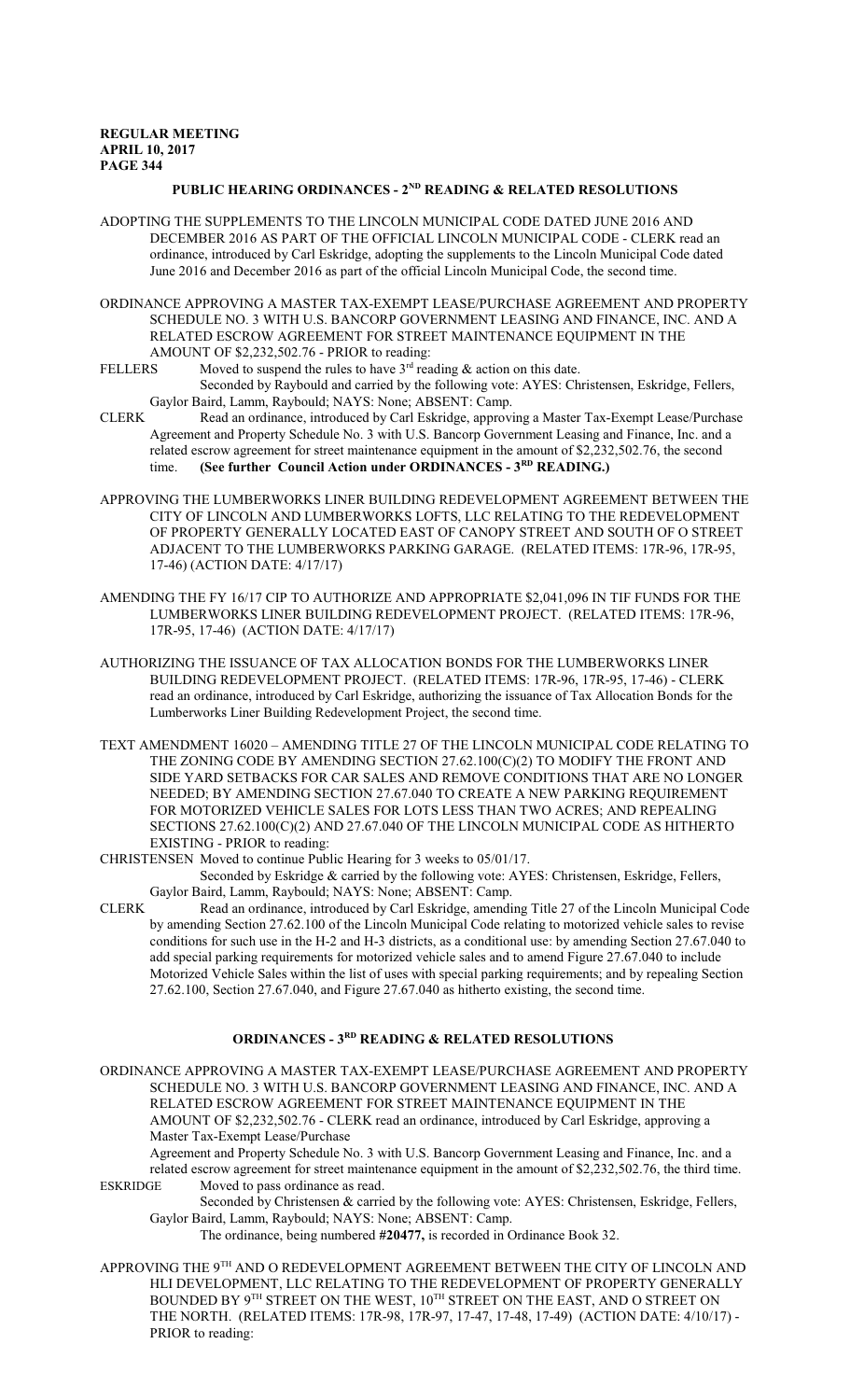ESKRIDGE Moved to amend Bill No. 17R-98 by amending the Redevelopment Agreement attached to Bill No. 17R-98 as Attachment "A" by substituting the attached Exhibit "F-1", the Building Encroachment Easement and Hold Harmless Agreement for the Exhibit "F-1" attached to the Redevelopment Agreement. Seconded by Raybould and carried by the following vote: AYES: Christensen, Eskridge, Fellers,

Gaylor Baird, Lamm, Raybould; NAYS: None; ABSENT: Camp.

CLERK Read the following resolution, introduced by Roy Christensen, who moved its adoption: A-90382 BE IT RESOLVED by the City Council of the City of Lincoln, Nebraska:

That the attached 9<sup>th</sup> and O Redevelopment Agreement between the City of Lincoln and HLI Development, LLC relating to the redevelopment of property generally located east of south of O Street between 9<sup>th</sup> and 10<sup>th</sup> Streets, on the north half of Block 54, adjacent to the Terminal Building, and adjacent rights-of-way to design and construct a 15-17 level mixed use building with first floor restaurant, hotel entrances and lobbies, and condo lobby, five levels of parking totaling 263 stalls with 42 stalls of condo parking on the sub level and 221 stalls on levels 2 through 5, 200 room dual brand hotel with amenities and 350 person ballroom on levels 6-11, roof top plaza adjacent to ballroom on level 6, two levels of Redeveloper designed condos totaling approximately 32,327 net sellable square feet of floor area on levels 12 and 13 with the potential for one or two additional levels of condos totaling up to 33,240 net sellable square feet of floor area, and two levels of custom penthouse condos totaling approximately 32,487 net sellable square feet of floor area on the top two levels, upon the terms and conditions set forth in said Redevelopment Agreement, which is attached hereto marked as Attachment "A", is hereby approved and the Mayor is authorized to execute the same on behalf of the City of Lincoln.

The City Clerk is directed to transmit one fully executed original and one copy of said Agreement to David Landis, Urban Development Department. David Landis is further directed to transmit the original Agreement to HLI Development, LLC.

Introduced by Roy Christensen

Seconded by Eskridge & carried by the following vote: AYES: Christensen, Eskridge, Fellers, Gaylor Baird, Lamm, Raybould; NAYS: None; ABSENT: Camp.

AMENDING THE FY 16/17 CIP TO AUTHORIZE AND APPROPRIATE \$14,013,514 IN TIF FUNDS AND  $\$2,\!350,\!000$  IN EEA FUNDS FOR THE  $9^\text{TH}$  AND O REDEVELOPMENT PROJECT. (RELATED ITEMS: 17R-98, 17R-97, 17-47, 17-48, 17-49) (ACTION DATE: 4/10/17) - PRIOR to reading:

LAMM Moved to split the question into 2 parts: a) Approving TIF  $\& b$  b) Approving EEA. Seconded by Fellers and carried by the following vote: AYES: Christensen, Eskridge, Fellers, Gaylor Baird, Lamm, Raybould; NAYS: None; ABSENT: Camp.

AMENDING THE FY 16/17 CIP TO AUTHORIZE AND APPROPRIATE \$14,013,514 \$11,663,514 IN TIF FUNDS FOR THE 9TH AND O REDEVELOPMENT PROJECT. (RELATED ITEMS: 17R-98, 17R-97, 17-47, 17-48, 17-49) - CLERK read the following resolution, introduced by Cyndi Lamm, who moved its adoption.

A-90383 WHEREAS, Resolution No. A-89947, adopted by the City Council of Lincoln, Nebraska on August 22, 2016, amended the fiscal year 2016-2018 annual budgets for the City of Lincoln for the 2016- 2017 fiscal year and further adopted the Capital Improvement Program attached to Resolution No. A-89947 as Schedule No. 5; and

WHEREAS, it is necessary to amend the Schedule of Capital Improvement Projects for the fiscal year beginning September 1, 2016 within the Capital Improvement Program (CIP) adopted by and attached to Resolution No. A-89947 as Schedule 5 to establish the 9<sup>th</sup> and O Redevelopment Project (an approved project in the Lincoln Center Redevelopment Plan) to design and construct a 15-17 level mixed use building with first floor restaurant, hotel entrances and lobbies, and condo lobby, five levels of parking totaling 263 stalls with 42 stalls of condo parking on the sub level and 221 stalls on levels 2 through 5, 200 room dual brand hotel with amenities and 350 person ballroom on levels 6-11, roof top plaza adjacent to ballroom on level 6, two levels of Redeveloper designed condos totaling approximately 32,327 net sellable square feet of floor area on levels 12 and 13 with the potential for one or two additional levels of condos totaling up to 33,240 net sellable square feet of floor area, and two levels of custom penthouse condos totaling approximately 32,487 net sellable square feet of floor area on the top two levels, and to pay costs of site preparation and public enhancements associated with said Project as a capital improvement project within the adopted Capital Improvement Program; and (2) transferring and establishing appropriations in the amount of \$11,663,514.00 from TIF funds.

WHEREAS, Article IX-B Section 7 of the Lincoln City Charter states that, "The [city] council shall not appropriate any money in any budget for any capital improvements project unless and until the conformity or non-conformity of the project has been reported on by the Planning Department by special report or in connection with the Capital Improvements Programming process." The Charter definition of "Planning Department" includes the Planning Commission; and

WHEREAS, the Lincoln City-Lancaster County Planning Commission has previously reviewed the 9<sup>th</sup> and O Redevelopment Project for conformity or non-conformity with the Comprehensive Plan as a capital improvement project to be funded by TIF as part of its review of the amendment to the Lincoln Center Redevelopment Plan to add the 9<sup>th</sup> and O Redevelopment Project and the Planning Commission found the proposed project to be in conformity with the Comprehensive Plan.

NOW, THEREFORE, BE IT RESOLVED by the City Council of the City of Lincoln, Nebraska: 1. That the implementation of the Lincoln Center Redevelopment Plan, 9<sup>th</sup> and O Redevelopment Project, to design and construct a 15-17 level mixed use building with first floor restaurant, hotel entrances and lobbies, and condo lobby, five levels of parking totaling 263 stalls with 42 stalls of condo parking on the sub level and 221 stalls on levels 2 through 5, 200 room dual brand hotel with amenities and 350 person ballroom on levels 6-11, roof top plaza adjacent to ballroom on level 6, two levels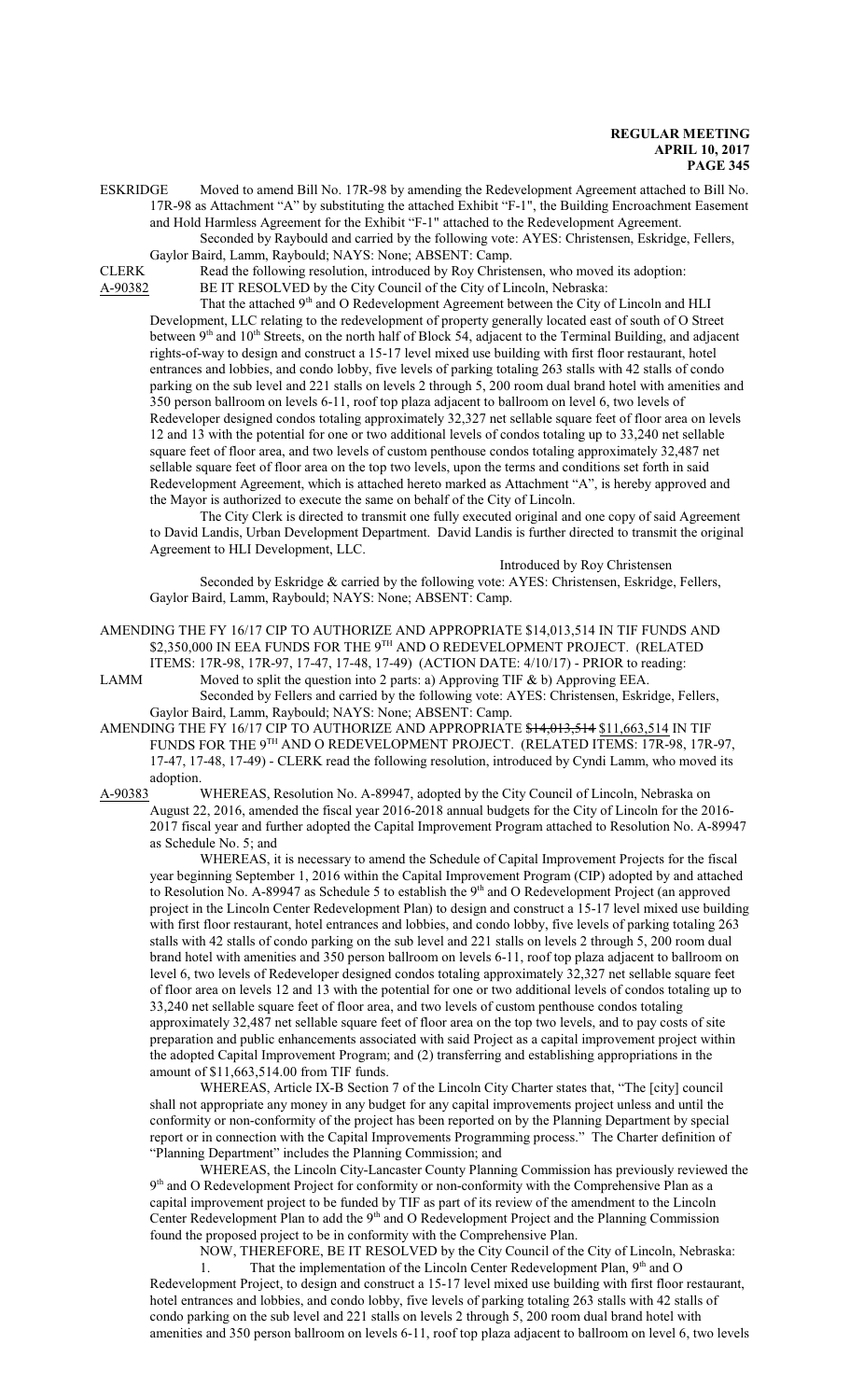of Redeveloper designed condos totaling approximately 32,327 net sellable square feet of floor area on levels 12 and 13 with the potential for one or two additional levels of condos totaling up to 33,240 net sellable square feet of floor area, and two levels of custom penthouse condos totaling approximately 32,487 net sellable square feet of floor area on the top two levels, and to pay costs of site preparation and public enhancements associated with said Project, is hereby established and added to the Urban Development Department's list of fiscal year 2016-17 capital improvement projects within the Capital Improvement Program adopted by and attached to Resolution No. A-89947 as Schedule 5.

2. That the City Council hereby appropriates and directs the Finance Director to make the necessary adjustments to the annual budget to designate \$11,663,514.00 from Tax Increment Financing. Seconded by Christensen & carried by the following vote: AYES: Christensen, Eskridge, Fellers,

Gaylor Baird, Lamm, Raybould; NAYS: None; ABSENT: Camp; AMENDING THE FY 16/17 CIP TO AUTHORIZE AND APPROPRIATE \$2,350,000 IN EEA FUNDS FOR THE 9 TH AND O REDEVELOPMENT PROJECT. (RELATED ITEMS: 17R-98, 17R-97, 17-47, 17-48, 17-49)

- CLERK read the following resolution, introduced by Roy Christensen, who moved its adoption.<br>A-90384 WHEREAS, Resolution No. A-89947, adopted by the City Council of Lincoln, Nebraska WHEREAS, Resolution No. A-89947, adopted by the City Council of Lincoln, Nebraska on August 22, 2016, amended the fiscal year 2016-2018 annual budgets for the City of Lincoln for the 2016- 2017 fiscal year and further adopted the Capital Improvement Program attached to Resolution No. A-89947 as Schedule No. 5; and

WHEREAS, it is necessary to amend the Schedule of Capital Improvement Projects for the fiscal year beginning September 1, 2016 within the Capital Improvement Program (CIP) adopted by and attached to Resolution No. A-89947 as Schedule 5 to establish the 9<sup>th</sup> and O Redevelopment Project (an approved project in the Lincoln Center Redevelopment Plan) to design and construct a 15-17 level mixed use building with first floor restaurant, hotel entrances and lobbies, and condo lobby, five levels of parking totaling 263 stalls with 42 stalls of condo parking on the sub level and 221 stalls on levels 2 through 5, 200 room dual brand hotel with amenities and 350 person ballroom on levels 6-11, roof top plaza adjacent to ballroom on level 6, two levels of Redeveloper designed condos totaling approximately 32,327 net sellable square feet of floor area on levels 12 and 13 with the potential for one or two additional levels of condos totaling up to 33,240 net sellable square feet of floor area, and two levels of custom penthouse condos totaling approximately 32,487 net sellable square feet of floor area on the top two levels, and to pay costs of site preparation and public enhancements associated with said Project as a capital improvement project within the adopted Capital Improvement Program; and (2) transferring and establishing appropriations in the amount of \$2,350,000.00 from EEA funds for said capital improvement project.

WHEREAS, Article IX-B Section 7 of the Lincoln City Charter states that, "The [city] council shall not appropriate any money in any budget for any capital improvements project unless and until the conformity or non-conformity of the project has been reported on by the Planning Department by special report or in connection with the Capital Improvements Programming process." The Charter definition of "Planning Department" includes the Planning Commission; and

WHEREAS, the Lincoln City-Lancaster County Planning Commission has previously reviewed the 9<sup>th</sup> and O Redevelopment Project for conformity or non-conformity with the Comprehensive Plan as a capital improvement project to be funded by TIF as part of its review of the amendment to the Lincoln Center Redevelopment Plan to add the 9<sup>th</sup> and O Redevelopment Project and the Planning Commission found the proposed project to be in conformity with the Comprehensive Plan.

NOW, THEREFORE, BE IT RESOLVED by the City Council of the City of Lincoln, Nebraska: 1. That the implementation of the Lincoln Center Redevelopment Plan, 9<sup>th</sup> and O Redevelopment Project, to design and construct a 15-17 level mixed use building with first floor restaurant, hotel entrances and lobbies, and condo lobby, five levels of parking totaling 263 stalls with 42 stalls of condo parking on the sub level and 221 stalls on levels 2 through 5, 200 room dual brand hotel with amenities and 350 person ballroom on levels 6-11, roof top plaza adjacent to ballroom on level 6, two levels of Redeveloper designed condos totaling approximately 32,327 net sellable square feet of floor area on levels 12 and 13 with the potential for one or two additional levels of condos totaling up to 33,240 net sellable square feet of floor area, and two levels of custom penthouse condos totaling approximately 32,487 net sellable square feet of floor area on the top two levels, and to pay costs of site preparation and public enhancements associated with said Project, is hereby established and added to the Urban Development Department's list of fiscal year 2016-17 capital improvement projects within the Capital Improvement Program adopted by and attached to Resolution No. A-89947 as Schedule 5.

2. That the City Council hereby appropriates and directs the Finance Director to make the necessary adjustments to the annual budget to designate \$2,350,000.00 from Enhanced Employment Area Financing for this 9<sup>th</sup> and O Redevelopment Project.

Seconded by Raybould & carried by the following vote: AYES: Christensen, Eskridge, Gaylor Baird, Raybould; NAYS: Fellers, Lamm; ABSENT: Camp.

AUTHORIZING A TWO PERCENT (2%) OCCUPATION TAX, EFFECTIVE JANUARY 1, 2020, ON GROSS RECEIPTS FOR THE OPERATION OF A GENERAL BUSINESS WITHIN THE DESIGNATED ENHANCED EMPLOYMENT AREA TO BE USED TO PAY FOR CONSTRUCTION AND OPERATION OF TWO HOTELS TO BE LOCATED WITHIN THE  $9^{\text{\tiny{TH}}}$  and  $0$  redevelopment AREA. (RELATED ITEMS: 17R-98, 17R-97, 17-47, 17-48, 17-49) - CLERK read an ordinance, introduced by Roy Christensen, providing for the levy of a general business occupation tax; established definitions; providing for the administration, collections, returns, delinquencies and recovery of unpaid amounts related to such occupation tax; specifying how much tax revenue will be used; providing a sunset provision for the tax; and related matters, the third time.

CHRISTENSEN Moved to pass ordinance as read.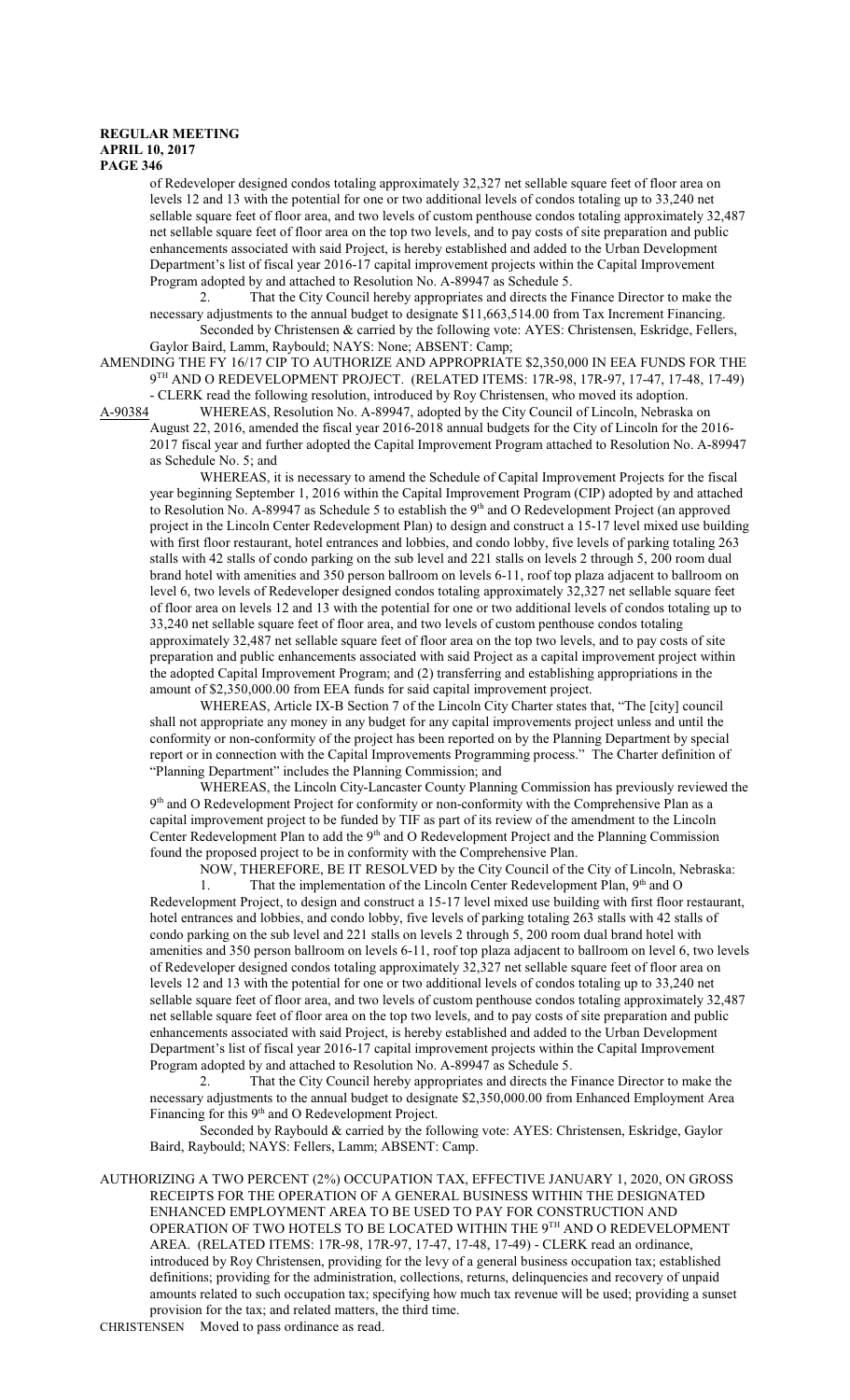Seconded by Raybould & carried by the following vote: AYES: Christensen, Eskridge, Gaylor Baird, Raybould; NAYS: Fellers, Lamm; ABSENT: Camp,.

The ordinance, being numbered #**20478**, is recorded in Ordinance Book 32.

AUTHORIZING THE ISSUANCE OF TAX ALLOCATION BONDS FOR THE 9<sup>th</sup> AND O REDEVELOPMENT PROJECT. (RELATED ITEMS: 17R-98, 17R-97, 17-47, 17-48, 17-49) - PRIOR to reading:

RAYBOULD Moved to amend Bill No. 17-48 by replacing the Ordinance introduced March 27, 2017, with a Substitute Ordinance which is attached hereto..

Seconded by Christensen & carried by the following vote: AYES: Christensen, Eskridge, Fellers, Gaylor Baird, Lamm, Raybould; NAYS: None; ABSENT: Camp.

CLERK Read an ordinance, introduced by Roy Christensen, authorizing the issuance of Tax Allocation Bonds for the 9<sup>th</sup> and O Redevelopment Project, the third time.

CHRISTENSEN Moved to pass ordinance as amended.

Seconded by Eskridge & carried by the following vote: AYES: Christensen, Eskridge, Fellers, Gaylor Baird, Lamm, Raybould; NAYS: None; ABSENT: Camp.

The ordinance, being numbered #**20479**, is recorded in Ordinance Book 32.

AUTHORIZING THE ISSUANCE OF OCCUPATION TAX REVENUE BONDS FOR THE  $9^{\text{TH}}$  AND O REDEVELOPMENT PROJECT. (RELATED ITEMS: 17R-98, 17R-97, 17-47, 17-48, 17-49) - PRIOR to reading:<br>RAYBOULD

Moved to amend Bill No. 17-49 by replacing the Ordinance introduced March 27, 2017, with a Substitute Ordinance which is attached hereto..

Seconded by Christensen & carried by the following vote: AYES: Christensen, Eskridge, Gaylor Baird, Raybould; NAYS: Fellers, Lamm; ABSENT: Camp.

CLERK Read an ordinance, introduced by Roy Christensen, authorizing the issuance of Occupation Tax Revenue Bonds for the 9<sup>th</sup> and O Redevelopment Project, the third time.

CHRISTENSEN Moved to pass ordinance as amended.

Seconded by Eskridge & carried by the following vote: AYES: Christensen, Eskridge, Gaylor Baird, Raybould; NAYS: Fellers, Lamm; ABSENT: Camp.

The ordinance, being numbered #**20480**, is recorded in Ordinance Book 32.

### **RESOLUTIONS - 1ST READING**

ACCEPTING THE REPORT OF NEW AND PENDING CLAIMS AGAINST THE CITY AND APPROVING DISPOSITION OF CLAIMS SET FORTH FOR THE PERIOD OF MARCH 16-31, 2017.

## **ORDINANCES - 1ST READING & RELATED RESOLUTIONS (AS REQUIRED)**

APPROVING THE  $11^{\text{TH}}$  AND P & LINCOLN COMMERCIAL CLUB REDEVELOPMENT AGREEMENT AMONG THE CITY OF LINCOLN, CAS-NEB-NEDA, LLC, LINCOLN COMMERCIAL CLUB, LLC, AND COMMERCIAL CLUB ENTERPRISES, LLC RELATING TO THE REDEVELOPMENT OF PROPERTY GENERALLY LOCATED AT 200 NORTH 11<sup>th</sup> STREET AND 211 NORTH 11<sup>th</sup> STREET ON THE SOUTHWEST CORNER OF BLOCK 36 AND ADJACENT RIGHT OF WAY. (RELATED ITEMS: 17R-103, 17R-104, 17-53) (ACTION DATE: 4/17/17);

AMENDING THE FY 16/17 CIP TO AUTHORIZE AND APPROPRIATE \$1,583,357 IN TIF FUNDS FOR THE 11<sup>TH</sup> AND P & LINCOLN COMMERCIAL CLUB PROJECT. (RELATED ITEMS: 17R-103, 17R-104, 17-53) (ACTION DATE: 4/17/17);

AUTHORIZING THE ISSUANCE OF TAX ALLOCATION BONDS FOR THE 11<sup>th</sup> AND P & LINCOLN COMMERCIAL CLUB REDEVELOPMENT PROJECT. (RELATED ITEMS: 17R-103, 17R-104, 17-53) - PRIOR to reading:

CHRISTENSEN Moved to Delay Introduction 1 week to 4/17/17.

Seconded by Eskridge & carried by the following vote: AYES: Christensen, Eskridge, Fellers, Gaylor Baird, Lamm, Raybould; NAYS: None; ABSENT: Camp.

- ANNEXATION 17003 AMENDING THE LINCOLN CORPORATE LIMITS MAP BY ANNEXING APPROXIMATELY 7.19 ACRES OF PROPERTY GENERALLY LOCATED AT SOUTH  $80^{\text{\tiny{TH}}}$  STREET AND LILEE LANE - CLERK read an ordinance, introduced by Jane Raybould, an ordinance annexing and including the below described land as part of the City of Lincoln, Nebraska and amending the Corporate Limits Map attached to and made a part of Ordinance No. 18208, to reflect the extension of the corporate limits boundary of the City of Lincoln, Nebraska established and shown thereon, the first time.
- CHANGE OF ZONE 17004 APPLICATION OF ROKEBY HOLDINGS, LTD FOR A CHANGE OF ZONE FROM AG AGRICULTURAL DISTRICT TO R-3 RESIDENTIAL DISTRICT ON PROPERTY GENERALLY LOCATED AT SOUTH 80<sup>TH</sup> STREET AND LILEE LANE - CLERK read an ordinance, introduced by Jane Raybould, an ordinance amending the Lincoln Zoning District Maps adopted by reference and made a part of Title 27 of the Lincoln Municipal Code, pursuant to Section 27.05.020 of the Lincoln Municipal Code, by changing the boundaries of the districts established and shown thereon, the first time.